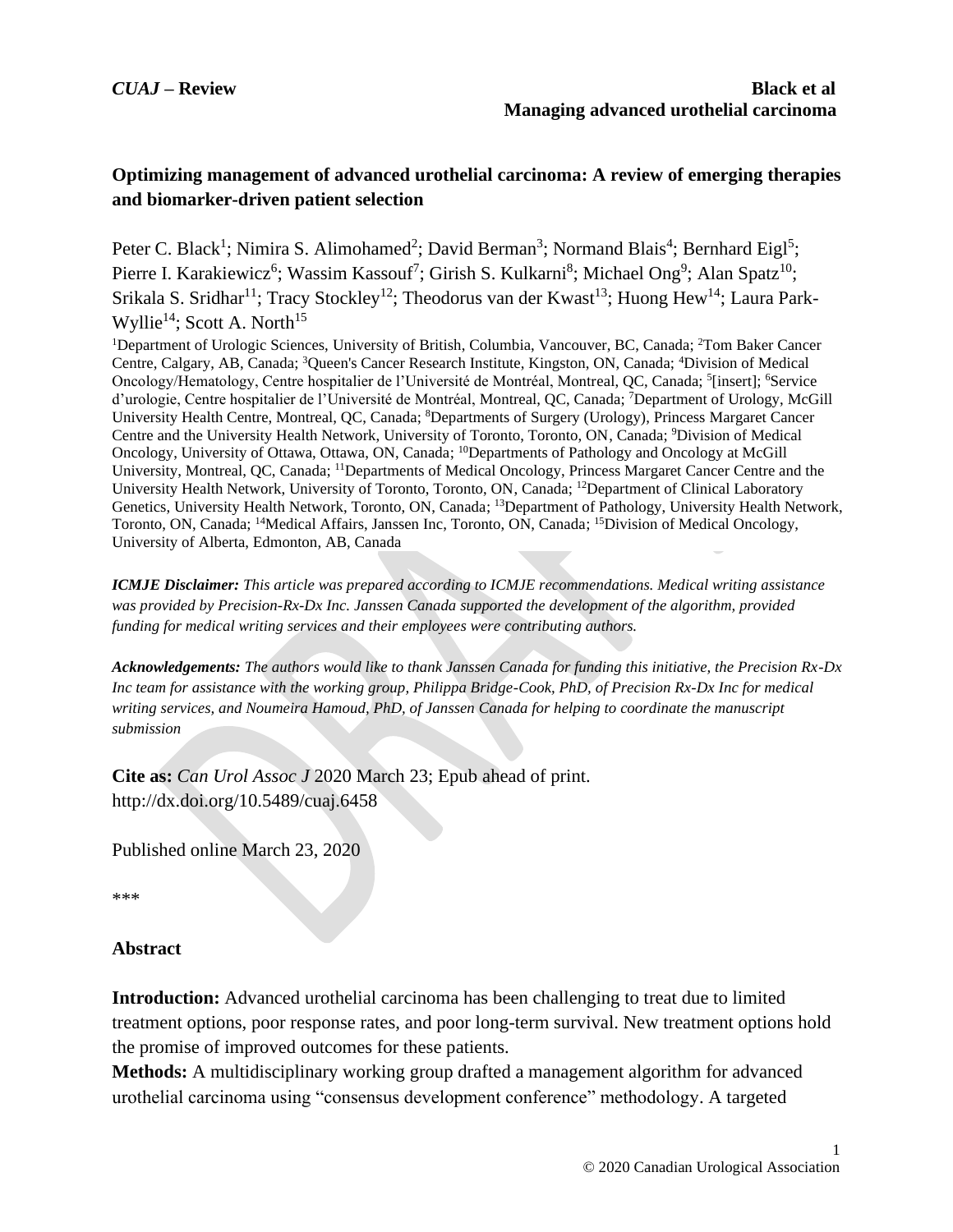literature search identified new and emerging treatments for inclusion in the management algorithm. Published clinical data were considered during the algorithm development process, as well as the risks and benefits of the treatment options. Biomarkers to guide patient selection in clinical trials for new treatments were incorporated into the algorithm.

**Results:** The advanced urothelial carcinoma management algorithm includes newly approved first-line anti- programmed death receptor-1 (PD1)/ programmed death-ligand 1 (PD-L1) therapies, a newly approved anti- fibroblast growth factor receptors (FGFR) therapy, and an emerging anti-Nectin 4 therapy, which have had encouraging results in phase 2 trials for secondline and third-line therapy, respectively. This algorithm also incorporates suggestions for biomarker testing of PD-L1 expression and FGFR gene alterations.

**Conclusions:** Newly approved and emerging therapies are starting to cover an unmet need for more treatment options, better response rates, and improved overall survival in advanced urothelial carcinoma. The management algorithm provides guidance on how to incorporate these new options, and their associated biomarkers, into clinical practice.

#### **Introduction**

Urothelial carcinoma is a significant cause of cancer-related morbidity and mortality in Canada: it is the fourth most commonly diagnosed cancer in men and is expected to account for 11,800 new cases, and 2,500 deaths in 2019. <sup>1</sup> About 25% of patients present with muscle invasive disease, are at high risk for recurrence and metastasis, and have guarded long term survival rates of 36% for regional disease, and 5% for metastatic disease.<sup>2,3</sup> Platinum-based chemotherapy has traditionally been the first line treatment for unresectable locally advanced or metastatic urothelial carcinoma; however, the median overall survival (OS) with gemcitabine and cisplatin is only 12-15 months, and a five-year survival of only 15%.<sup>4-6</sup>

Few therapeutic options were available for second-line metastatic urothelial carcinoma until recently. Between 2017 and early 2018, four immune checkpoint inhibitors- pembrolizumab, atezolizumab, durvalumab and avelumab--were approved in Canada for patients with locally advanced or metastatic urothelial carcinoma with disease progression during or following platinum-containing chemotherapy or disease progression within 12 months of neoadjuvant or adjuvant platinum-based chemotherapy. Pembrolizumab is associated with an approximately three month survival advantage over chemotherapy in the second-line setting with a median OS of 10.3 months compared to 7.4 months on chemotherapy (HR 0.73, 95% CI 0.59 – 0.91, p=0.002). Response rates for immune checkpoint inhibitors in general are relatively low but durable: approximately 13 to 24% of patients respond.<sup>7-12</sup>

New therapeutic options are on the horizon, with positive phase 2 clinical trial results published recently for erdafitinib and enfortumab vedotin.<sup>13,14</sup> Erdafitinib is a tyrosine kinase inhibitor of fibroblast growth factor receptors 1 to 4 (FGFR 1-4). Mutations and fusions in FGFR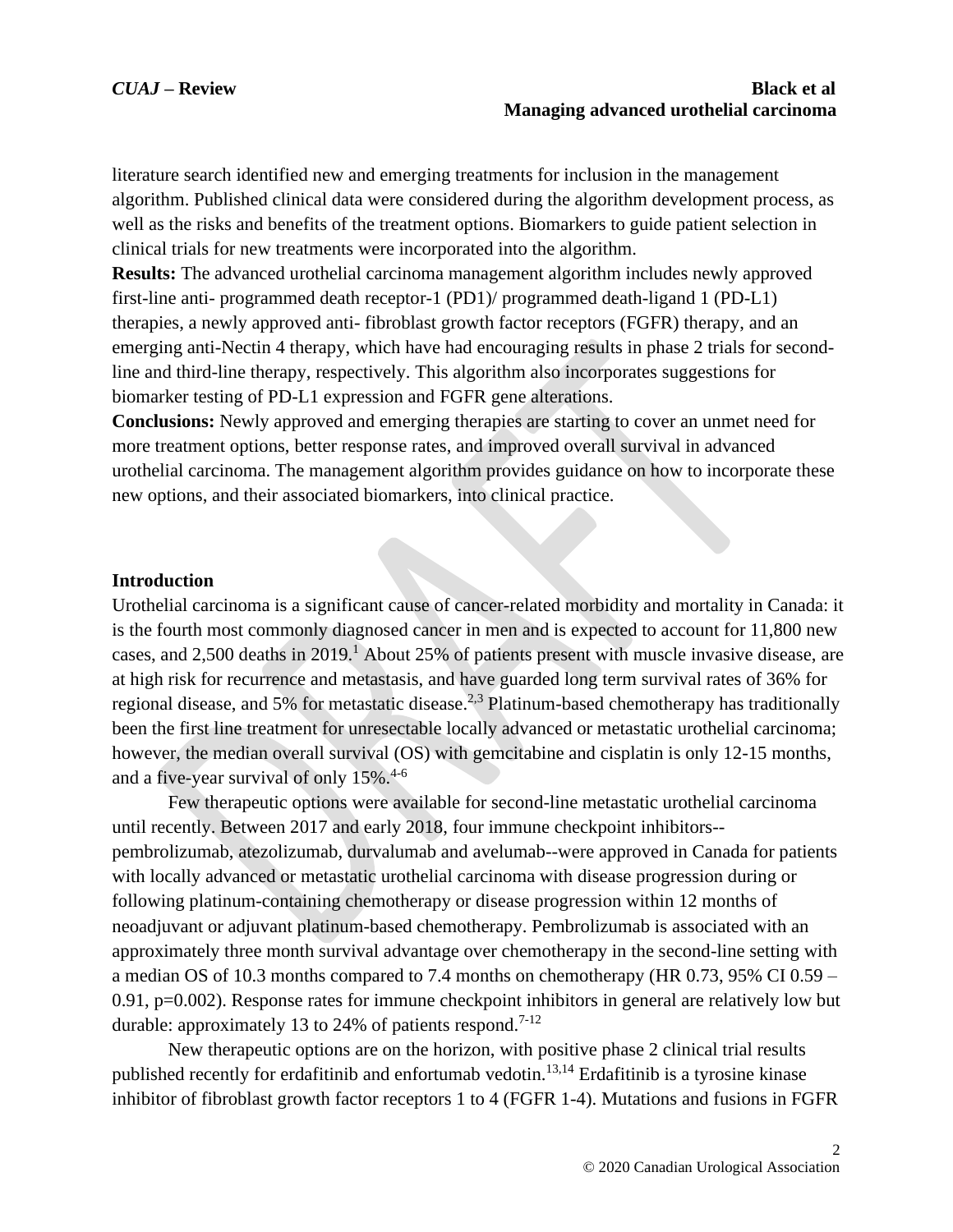### *CUAJ* **– Review Black et al Managing advanced urothelial carcinoma**

2 and 3 are found in approximately 20% of patients with invasive urothelial carcinoma and result in constitutive FGFR signalling that can lead to carcinogenesis. 15,16 Erdafitinib received Breakthrough Therapy designation from the U.S. Food and Drug Administration (FDA) in March 2018, accelerated approval from the FDA in April 2019, and Notice of Compliance with Condition to complete phase 3 studies from Health Canada in October 2019, for the treatment of adults with locally advanced or metastatic urothelial carcinoma which is characterized by susceptible *FGFR* 2 or 3 genetic alterations, and who have progressed after at least one line of platinum-containing chemotherapy. Enfortumab vedotin is an emerging therapy that received Breakthrough Therapy designation from the FDA in March 2018 and was FDA-approved in December 2019 for the treatment of adult patients with locally advanced or metastatic urothelial cancer who have previously received a programmed death receptor-1 (PD-1) or programmed death-ligand 1 (PD-L1) inhibitor, and a platinum-containing chemotherapy in the neoadjuvant/adjuvant, locally advanced or metastatic setting. It is an antibody-drug conjugate consisting of a monoclonal antibody directed against Nectin-4, conjugated to a microtubuledisrupting agent. <sup>17</sup> This is the first agent targeting Nectin-4, which is expressed on many solid tumours, including urothelial carcinoma.

With the introduction of these new therapeutics comes the urgent need for biomarker testing to help guide treatment selection and sequencing of drugs. In first-line treatment, cisplatin-ineligible but carboplatin-eligible patients may be selected for anti-PD-L1 therapy rather than carboplatin-based chemotherapy by testing tumour tissue for PD-L1 expression levels.<sup>18</sup> FGFR-targeted therapy will be administered only to patients with altered *FGFR2* or *FGFR3* in tumour tissue. Nectin-4 is expressed on virtually all advanced urothelial carcinoma so that use of enfortumab vedotin is not dependent on a biomarker.

With new advances in treatment options in the metastatic setting and increasing use of biomarker-driven patient selection, guidance is required to help clinicians understand how to incorporate new treatment options and required biomarker testing to optimize management of urothelial carcinoma. A national multidisciplinary working group was convened to develop a management algorithm and practice guidance to help clinicians understand the potential place in therapy for new agents and optimal use and timing of biomarker testing.

#### **Methods**

#### *Algorithm development*

A multidisciplinary national working group was formed to develop a management algorithm for advanced urothelial carcinoma. This group had pan-Canadian representation and included medical oncologists, urologic-oncologists, pathologists, and laboratory medicine specialists. The working group began by reviewing an established bladder cancer care pathway<sup>19</sup> and subsequently incorporated emerging treatments and predictive biomarkers according to scientific evidence and anticipated approvals. Emerging treatments were included if phase 2 clinical trial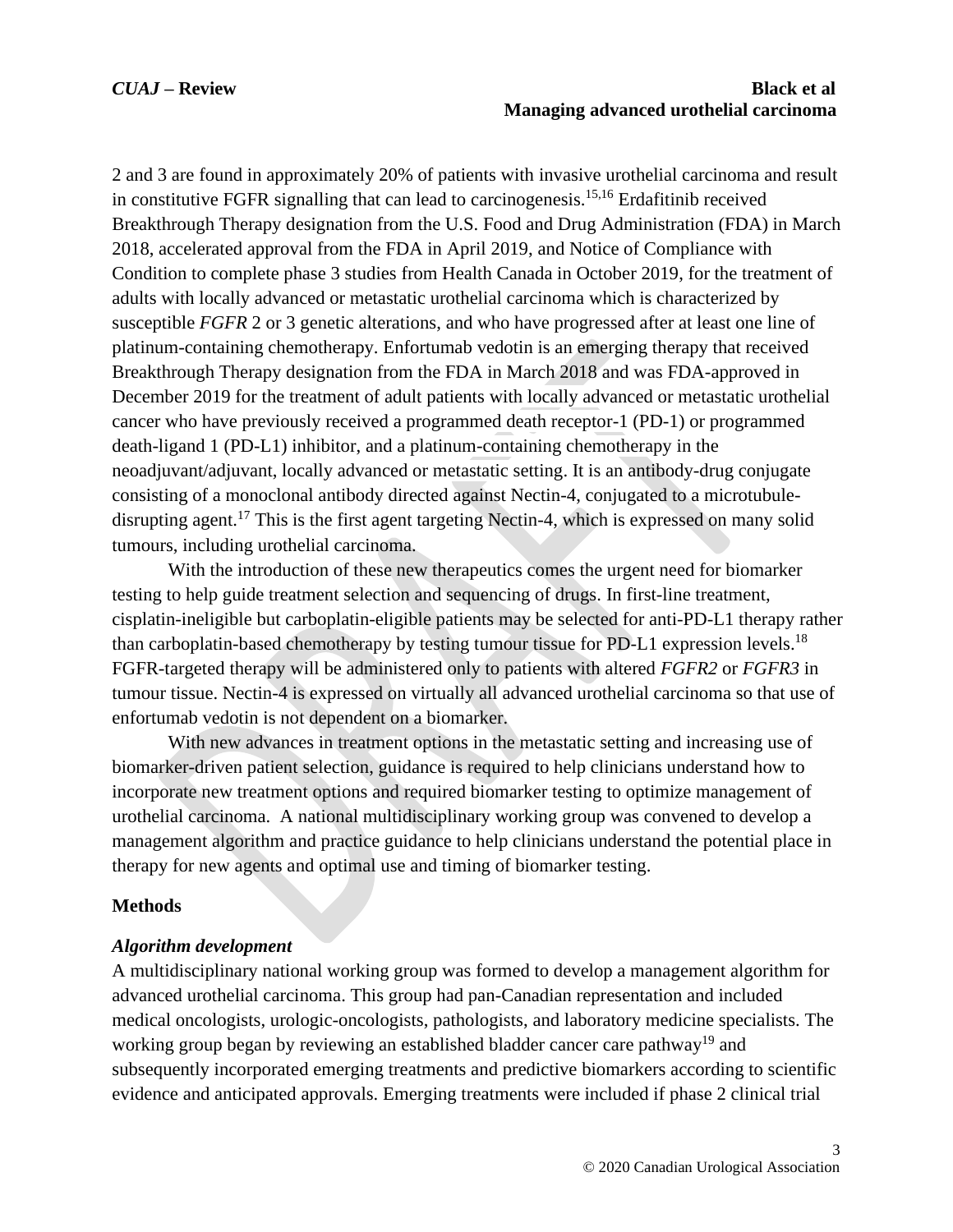data had been published by July 2019 or an Investigational New Drug (IND) submission had been posted on the Health Canada website by July 2019 (anticipated approval by July 2020). Inclusion of predictive biomarkers was restricted to biomarkers that had been used to guide patient selection in clinical trials for emerging treatments as described above. The group discussion considered all of the published evidence available supporting the new therapies, as well as their benefits and risks for patients. In areas with limited published evidence, expert opinion was considered along with the published evidence, and the level of evidence used have been described throughout. The algorithm assumes that patient inclusion in clinical trials and best supportive care are options at any stage of treatment for advanced bladder cancer. Treatment choices supported by phase 3 data were preferred where possible, although the group supported a model that allows for clinical judgement to be used to determine the best course of action for an individual patient. The working group was divided into two subgroups – treatment and testing – to separately draft management algorithms in an iterative fashion through initial virtual meetings. The treatment subgroup focused on optimal use of current and emerging treatments, while the testing subgroup focused on the integration of predictive biomarkers. The full group was subsequently assembled to review both algorithms and develop a final management algorithm using a 'consensus development conference' methodology.<sup>20</sup>

# *Literature search*

A targeted literature search was performed to identify primary reports of phase 2 or 3 clinical trials of therapies for unresectable locally advanced or metastatic urothelial carcinoma. In order to update a previously developed management algorithm, the literature search focused on publications that appeared in MEDLINE® between the dates of January 1, 2017 (the year prior to publication of a previous management algorithm<sup>18</sup>) and July 31, 2019. Treatments that had favourable efficacy and safety profiles from full clinical trial analyses were included in the new management algorithm; treatments that only had interim or preliminary results published were excluded.

## **Results and discussion**

The management of urothelial carcinoma is a rapidly evolving area. Guidelines for currently approved therapies were recently published; $^{21}$  however, since that publication, additional therapies have already been approved for new indications within the metastatic setting,<sup>18</sup> and further new therapies are expected to be approved over the next year.

# *Literature search results*

The targeted literature search revealed that pembrolizumab and atezolizumab published phase 3 trials in the second line setting and phase 2 trials in the first line setting for cisplatin-ineligible patients.<sup>7-12</sup> Additional data in the second line setting have been published with avelumab, durvalumab, and erdafitinib. 10,12,13 Phase 2 data with enfortumab vedotin data in the third line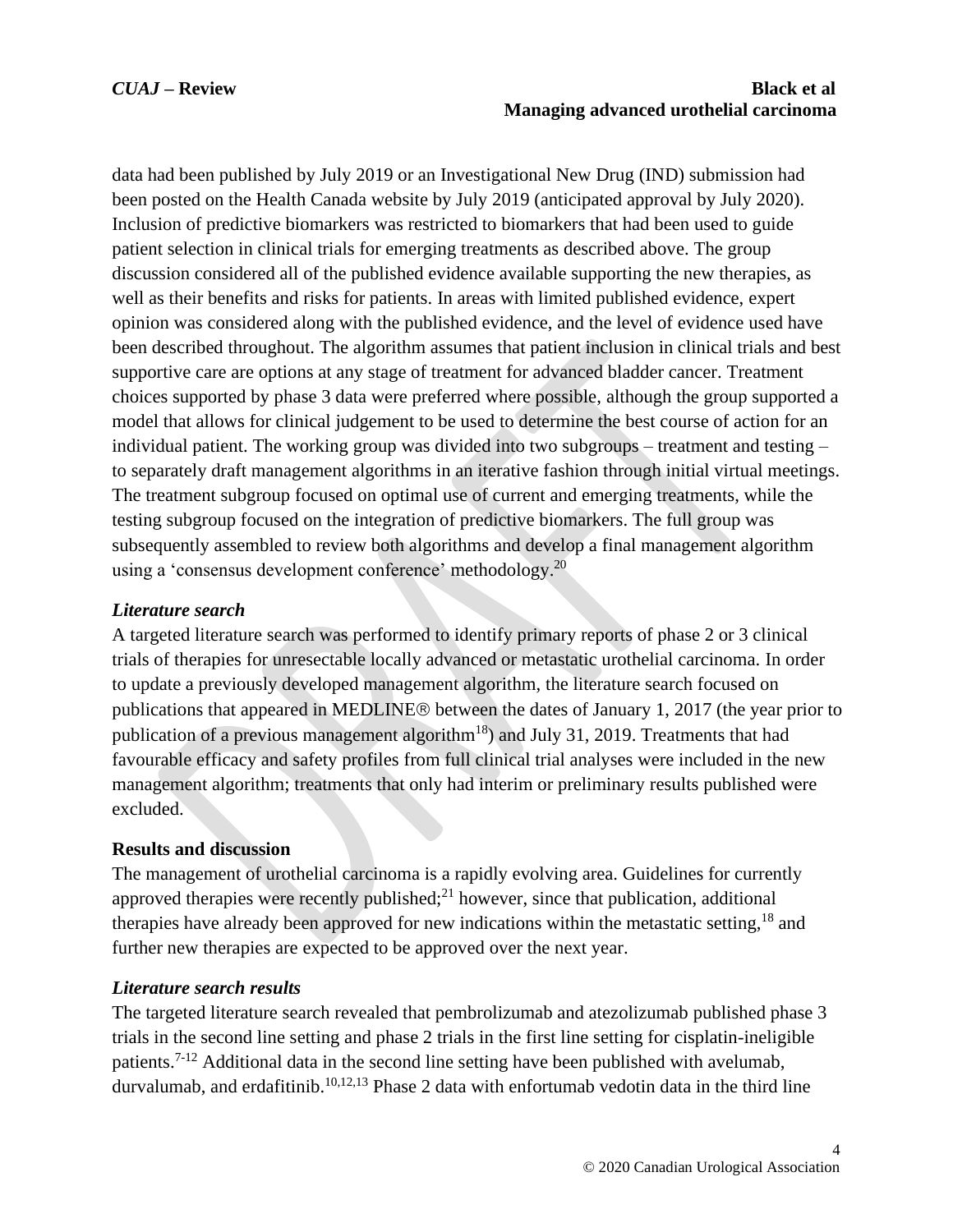setting have also been published.<sup>14</sup> Although phase 2 data were also published with nivolumab in the second line setting, it was excluded from consideration for inclusion in the algorithm because, unlike the other second line immunotherapy agents, it is not approved by Health Canada.<sup>22</sup> Infigratinib (BGJ398) is a fibroblast growth factor receptor inhibitor that has been shown to have encouraging efficacy in a phase 1 expansion study (NCT01004224) in 67 patients with advanced urothelial carcinoma, but it is not included in the algorithm because no results are available from Phase 2 or Phase 3 studies. Rogaratinib is at a similar stage of clinical development.<sup>23</sup>

### *Summary of clinical data for new and emerging therapies*

KEYNOTE-052 and IMvigor-210 examined pembrolizumab and atezolizumab, respectively, in patients ineligible for cisplatin chemotherapy (Table 1).<sup>7,8</sup> The objective response rate (ORR) was 24% for pembrolizumab and 23% for atezolizumab. Responses were seen regardless of PD-L1 expression levels, although an increased ORR was observed in patients with high PD-L1 expression when treated with pembrolizumab. The median duration of response was not reached in either study, although the available data indicated that the duration of responses was longer than for chemotherapy. The safety profiles of both agents were acceptable, with reversible immune-mediated toxicity occurring in about 10 to 20% of patients.<sup>18</sup> The initial FDA approvals for these agents were subsequently revised based on unpublished early review of data from the respective ongoing phase 3 trials which suggested that patients with low levels of PD-L1 expression had decreased survival with pembrolizumab or atezolizumab monotherapy compared to patients receiving platinum-based chemotherapy. Subsequent publication of results with first line atezolizumab demonstrated that the overall survival curves converged after approximately 12 months.<sup>24</sup> The FDA approvals for pembrolizumab and atezolizumab, and the Health Canada approval for pembrolizumab, are now restricted to patients ineligible for any platinum-containing chemotherapy regardless of PD-L1 expression levels, and for patients who are cisplatin-ineligible but eligible for carboplatin chemotherapy with high PD-L1 expression levels.<sup>18</sup>

Four immunotherapies have been approved in Canada as second line therapy. Of these, pembrolizumab and atezolizmab are currently the only two with published phase 3 trial results, KEYNOTE-045 and IMvigor-211 respectively. Of these two trials, KEYNOTE-045 was the only one to demonstrate a significant difference in overall survival for immunotherapy compared to chemotherapy, by approximately three months. <sup>9</sup> This survival benefit was seen in the total population, not selected by PD-L1 expression level, as well as in the high PD-L1-expression subgroup. In addition, immunotherapy had a better safety profile than chemotherapy in both trials.<sup>9,11</sup> For the four available second line immunotherapy agents, ORR varied from 13% to 21% (Table 2). Results from phase 2 clinical trials for these agents varied in whether PD-L1/PD-1 expression levels predicted for increased efficacy, although all four therapies did show efficacy regardless of expression levels. 9-12

Phase 2 clinical trials reported objective response rates of 40% for erdafitinib and 44% for enfortumab vedotin,<sup>13,14</sup> and other key clinical trial readouts are summarized in Tables 2 and 3. In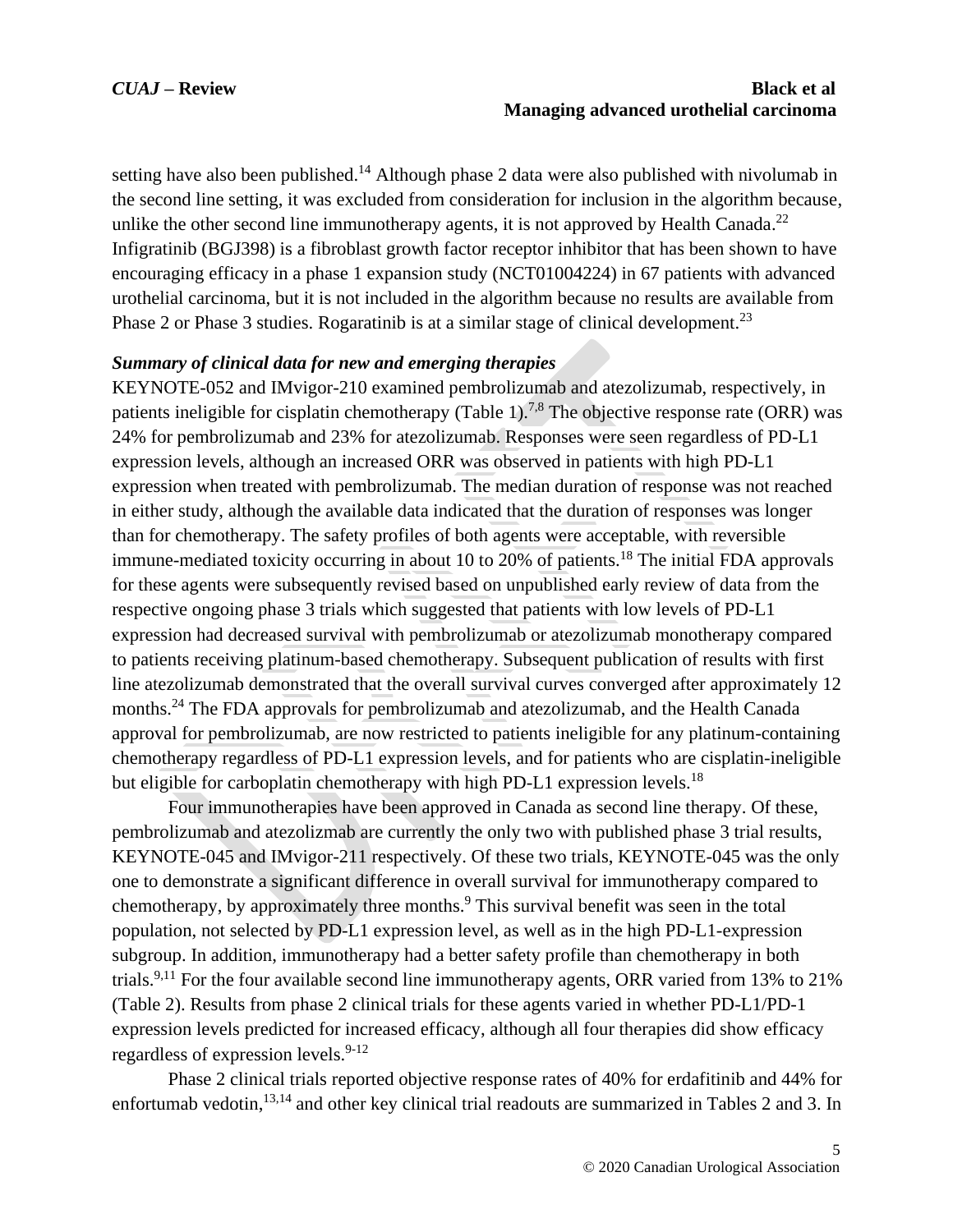the erdafitinib phase 2 trial, patients with pre-defined *FGFR* gene alterations were enrolled after at least one prior course of chemotherapy. Treatment-related adverse events grade 3 or higher occurred in 46% of patients, and included hyponatremia, stomatitis, asthenia, and more rarely, hyperphosphatemia, as a frequent but low grade adverse event that allows titration of erdafitinib dose. <sup>13</sup> The enfortumab vedotin phase 2 trial enrolled patients previously treated with both platinum chemotherapy and immunotherapy. Treatment-related adverse events grade 3 or higher occurred in 54% of patients, and included fatigue, rash, and peripheral sensory neuropathy.<sup>14</sup>

## *Algorithm for management of advanced urothelial carcinoma*

The management algorithm is shown in Figure 1. The algorithm begins at the point of transurethral resection of a bladder tumour (TURBT) to encompass the optimal timing of biomarker testing, which commonly uses radical cystectomy specimens or occasionally archival TURBT specimens or bladder biopsies. The primary focus of the algorithm was to support treatment and decision-making in the locally advanced or metastatic urothelial carcinoma setting (hereafter referred to as advanced urothelial carcinoma).

### *Management of muscle invasive urothelial carcinoma*

Diagnosis and management of urothelial carcinoma starts with TURBT (Figure 1). Traditionally, radical cystectomy has been the cornerstone of early management of muscle-invasive disease;<sup>25</sup> however, some patients may receive bladder sparing management, consisting of trimodality therapy (TMT): TURBT, chemotherapy for radiation sensitization, and external beam radiotherapy.<sup>26</sup> Neoadjuvant chemotherapy should be offered to eligible patients before radical cystectomy, and should be considered before TMT.<sup>27</sup> Patients who have residual or recurrent muscle-invasive bladder cancer (MIBC) after TMT should undergo cystectomy, if they are fit for the procedure.<sup>27</sup>

#### PD-L1 reflex testing

The working group recommends that reflex testing for PD-L1 expression should be performed in patients with adverse pathological features at cystectomy as these patients are most likely to recur and require downstream systemic therapies. This test can be done easily in the context of the existing pathology workflow, without significantly increasing the cost or complexity. Adverse features that would trigger reflex testing include one or more of the following: pathologic stage T2 after prior neoadjuvant chemotherapy, pathologic stage T3 or T4, lymph node involvement, lymphovascular invasion, and positive surgical margins. It is therefore important to provide information on prior systemic treatment to the pathologist to assist in decision making regarding reflex testing. Cystectomy specimens are preferred for reflex testing due to the amount of tissue, quality of sample, and the representativeness of the sample, over TURBT specimens. There are limited data on the value of retesting PD-L1 expression from a new biopsy at the time of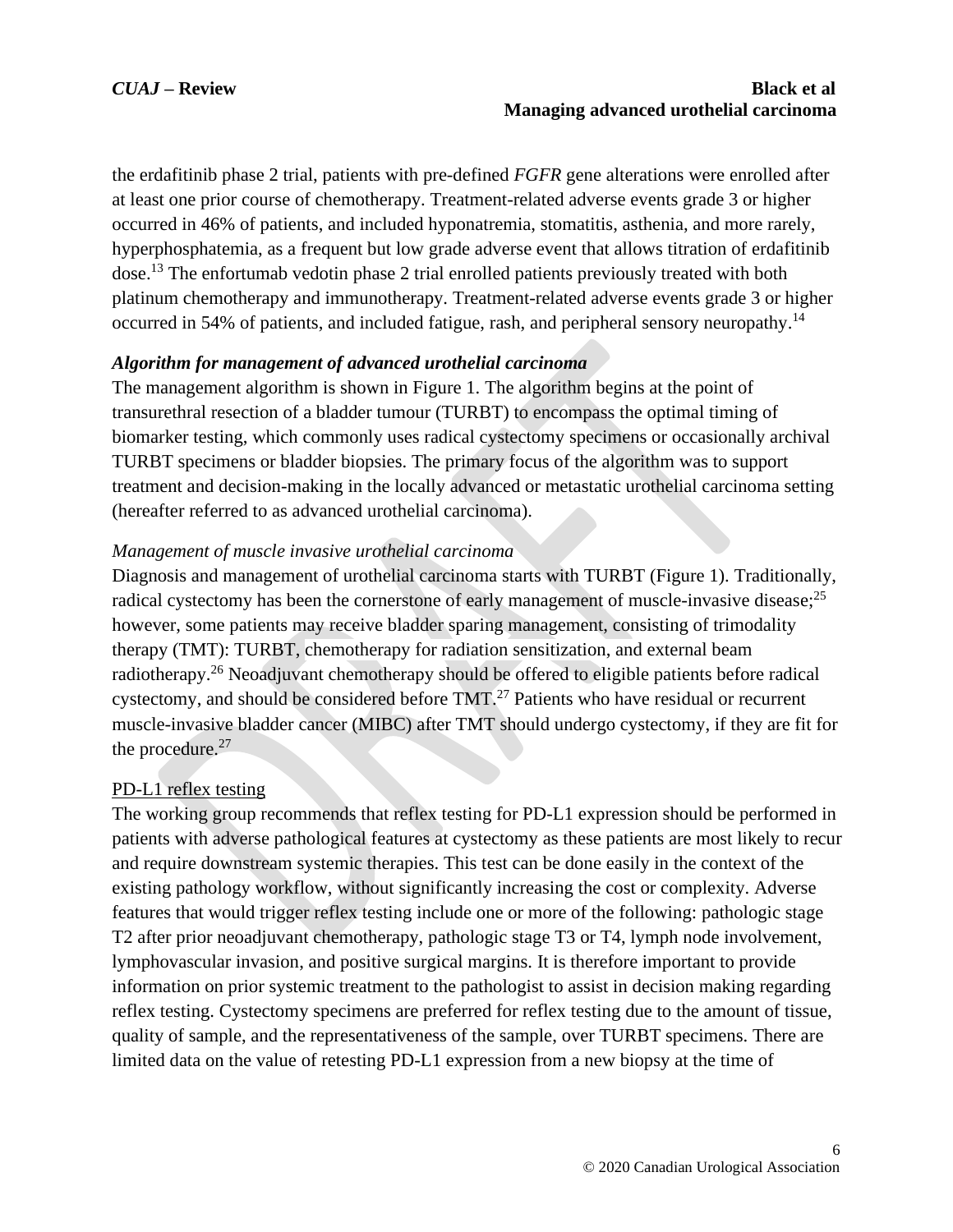progression; therefore, retesting is not recommended at this time.<sup>28-30</sup> Additional aspects of PD-L1 testing such as assay harmonization are discussed in more detail below.

### *First-line treatment of metastatic urothelial carcinoma*

For patients whose disease recurs or progresses, or who present with de novo metastatic urothelial carcinoma, first line treatment is determined by cisplatin eligibility and PD-L1 expression levels (Figure 1). The recommended initial regimen in patients who are eligible for cisplatin treatment is cisplatin and gemcitabine. Cisplatin eligibility criteria were evaluated by Galsky et al. and are continuing to evolve.<sup>31</sup> Patients with recurrence less than 12 months from prior perioperative chemotherapy treatment usually proceed straight to second line treatment options. Individuals with predominantly locally advanced disease who had a good response to first line systemic therapy may benefit from consolidation with radiotherapy or surgery. The working group recommends that patients who are cisplatin ineligible but carboplatin-eligible may receive either gemcitabine plus carboplatin doublet therapy or approved immune-oncology therapy (IO) , provided testing results show high PD-L1 expression, as defined in the clinical trial for each therapy.<sup>7,8</sup> Patients who are ineligible for platinum chemotherapy may receive immunotherapy regardless of PD-L1 expression level.

### *FGFR* gene alteration testing

The working group identified the initiation of first-line therapy as a clinical trigger point to test for *FGFR* gene alterations. The group discussed that they viewed this similarly to reflex testing, except in this case, physicians would use a clinical point as the trigger for testing rather than a specific test result as a trigger. Waiting to test for *FGFR* alterations until later in disease, such as once a patient has disease progression on first-line therapy and contemplating second-line options, was felt likely to cause delay of subsequent 2L treatment. Once a patient is initiating first-line therapy, it is understood that most patients will progress to second-line therapy. Rationale for this timing of the *FGFR* gene alteration testing is discussed in more detail below.

## *Second-line treatment and beyond*

With chemotherapy as the standard of care for treatment of first-line advanced urothelial carcinoma, phase 3 evidence supports sequencing on disease progression from chemotherapy to immunotherapy (Figure 1).<sup>32</sup> Four anti-PD-L1/PD-1 therapies (pembrolizumab, atezolizumab, avelumab, and durvalumab) are currently approved by Health Canada for this setting. Treatment with erdafitinib also represents an option for patients with *FGFR* gene alterations who have progressed on first or second-line therapy. In the near future, enfortumab vedotin may also represent an option for patients who have progressed on prior chemotherapy and immunotherapy. Taxane chemotherapy may also be used as salvage chemotherapy.<sup>5</sup> The working group supported having multiple treatment options accessible for second line therapy which would allow clinicians to discuss available options with their patients and individualize therapy.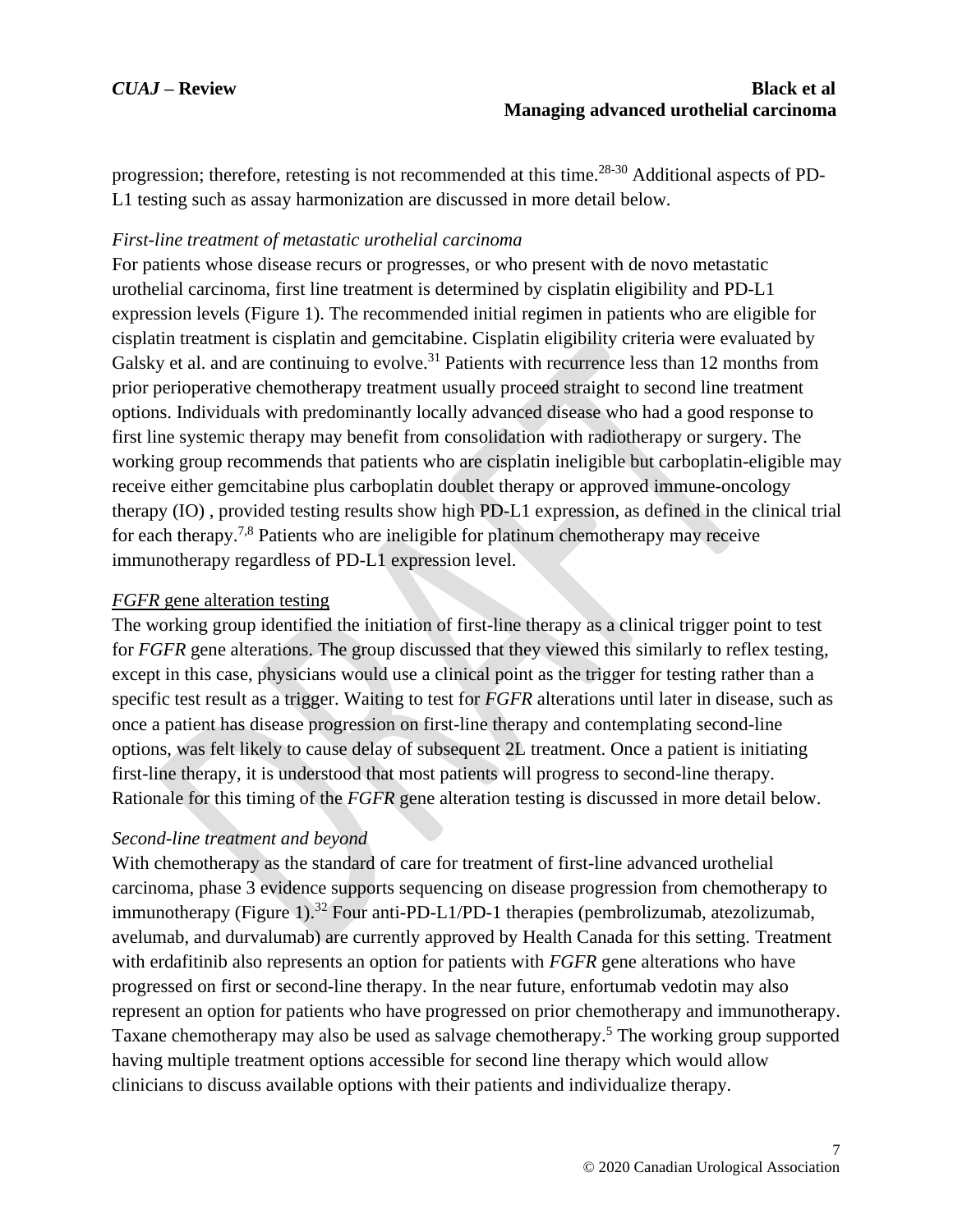#### *Considerations for individualizing treatment*

A number of factors are often considered when selecting a second line treatment to individualize therapy for the patient. These may include level of evidence, clinical trial characteristics of the treatment options, disease volume/characteristics, contraindications, toxicity profiles, route of administration, time to response, and regional funding criteria (Table 4). Prior therapies received by the patient will also play a role in choosing a second line therapy. Physicians should understand their regional funding criteria in order to optimize their available treatment options. Patient preferences may also influence the choice of treatment, although patient education is important to ensure that patients are making informed choices and have reasonable expectations regarding side effects, response rate, and time to response.

#### *Immunotherapy*

In the second-line setting, immunotherapy is indicated in patients who have received prior platinum therapy based on Phase 3 data. This higher level of evidence should influence the selection of pembrolizumab over erdafitinib. The working group felt that it is rare to have absolute contraindications to immunotherapy and these drugs are generally well tolerated. However, a minority of patients may experience major toxicities that require intervention, and treatment of patients with history of autoimmune disease should be done carefully and selectively. A minority of patients develop significant immune-related adverse events which require monitoring. A significant proportion of patients do not respond to immunotherapy; however, in patients who do respond, many achieve durable responses. Immunotherapy usually requires intravenous administration every 2-3 weeks until disease progression or unmanageable toxicity.

#### *Erdafitinib*

In the second-line setting, erdafitinib has been approved in platinum-pretreated patients based on phase 2 data. The working group discussed that erdafitinib as an oral agent might be appealing to patients as an alternative to intravenous therapy and could be an important option for patients who live in remote areas or where travelling to the hospital is an issue. Initiation of erdafitinib will require a baseline opthalmologic visit and dose titration according to serum phosphate levels. Hyperphosphatemia is a known side effect of FGFR inhibitors and occurred in 77% of patients. Ocular events are also an expected side effect with this class of therapies, and occurred in 21% of patients, with most events being grade 2 or lower, and resolving with dose interruption or reduction. Nail and skin events occurred in 49% and 52% of patients respectively, with most events being grade 2 or lower. 13% of patients discontinued treatment because of treatmentrelated adverse events.<sup>13</sup>

It remains controversial whether patients with *FGFR* gene alterations are less likely to respond to immunotherapy. *FGFR3* alterations are common in luminal papillary tumors, which are characterized by an immune-excluded or immune desert phenotype, that would suggest that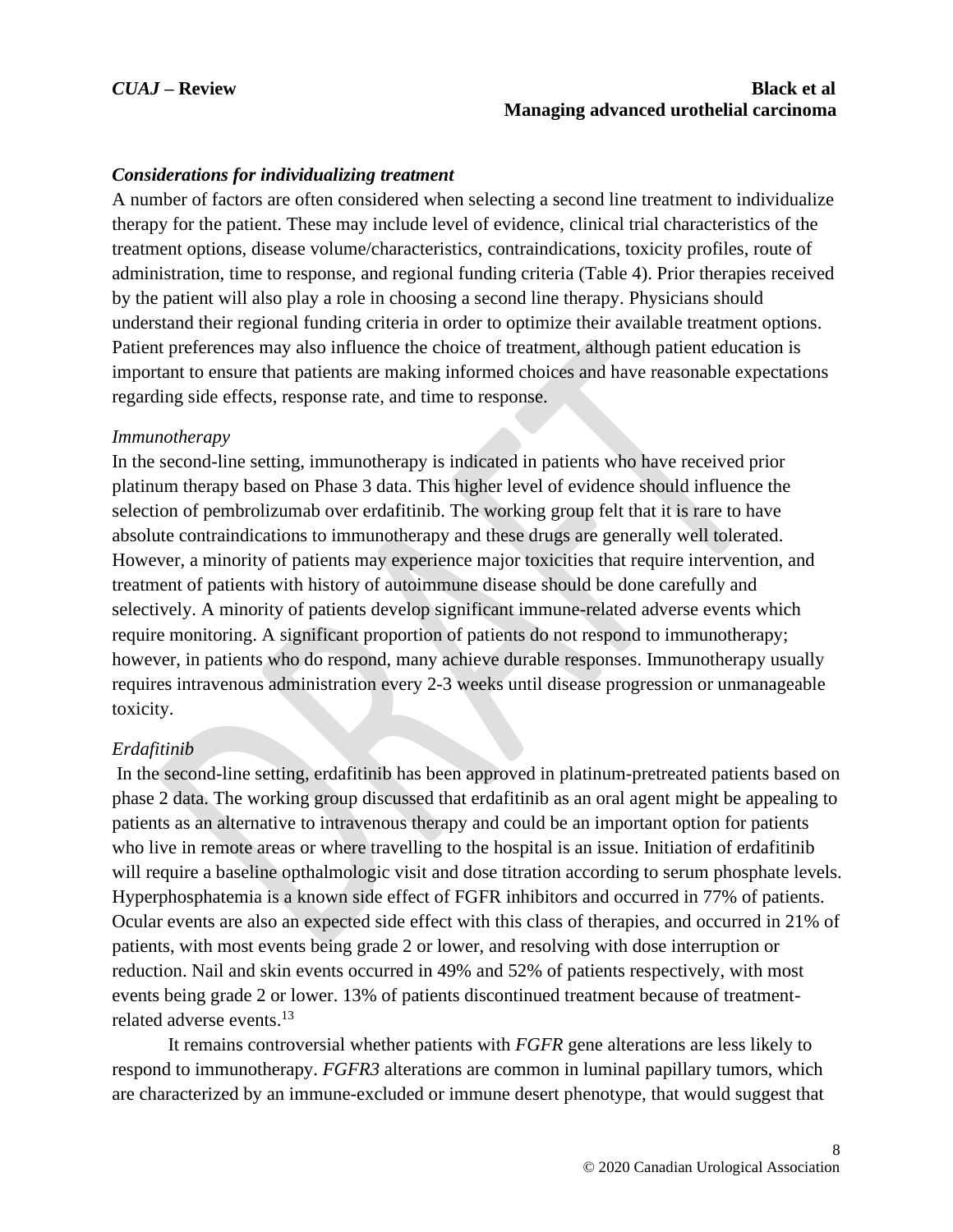these tumors may be less likely respond to checkpoint blockade. This is corroborated by early data from second line trials with atezolizumab (IMvigor210) and nivolumab (Checkmate 275), but further investigation is needed.<sup>8,33</sup> On the other hand, Wang et al recently reported that the presence of *FGFR* alterations did not correlate to outcome in either IMvigor210 or Keynote045 (pembrolizumab). <sup>34</sup> In the phase 2 clinical trial of erdafitinib, 22 patients had received prior immunotherapy and the confirmed response rate to erdafitinib among those patients was 59%, while the prior response to immunotherapy in those patients was  $5\%$ .<sup>13</sup> Similar findings of responses to an FGFR inhibitor in patients who had not previously responded to immunotherapy were seen in an early report from a phase 1 trial of rogaratinib.<sup>35</sup> However, in both trials patients were selected due to progression on prior therapy, and these trials do not reveal the likelihood of a patient with *FGFR3* alteration responding to immunotherapy.

# *Enfortumab vedotin (EV)*

In the third-line setting, EV has been approved in the US in the post-platinum, postimmunotherapy setting based on Phase 2 data, and is expected to be approved for the same indication in Canada. Physicians will therefore have to decide between erdafintib or EV in this setting, although ideally it would be possible to treat with both sequentially. EV is given by intravenous administration on days 1, 8 and 15 of every 28-day cycle. As Nectin-4 was detected in all patients tested in the phase 2 trial, biomarker testing is not needed for treatment with EV. Peripheral neuropathy is a known toxicity with this type of agent and occurred in 50% of patients. Most occurrences were grade 2 or less, and most had resolved or had grade 1 peripheral neuropathy at last follow-up. Rash was an anticipated on-target toxicity and occurred in 48% of patients, with 75% being grade 2 or less. Treatment-related hyperglycemia occurred in 11% of patients, regardless of known hyperglycemia at baseline. Treatment-related adverse events led to discontinuation in 12% of patients. 14

## *Considerations regarding biomarker testing for advanced bladder cancer*

## *PD-L1 immunohistochemistry testing*

In addition to reflex testing of PD-L1 in high risk cystectomy patients, in some cases the physician will need to order a PD-L1 test if testing did not occur as a reflex test such as high-risk TMT patients and de-novo metastatic patients.

Different in vitro diagnostic assays (IVDs) have been developed as companion diagnostics for different anti-PD-L1 therapies, and laboratories may also choose to use a laboratory-developed test. For the purpose of testing PD-L1 status in urothelial carcinoma, any validated test can be used as long as the assay provides results that are concordant with the approved companion diagnostic tested in clinical trials;<sup>7,10-12,36</sup> that is, the assay should provide the same classification of patients by PD-L1 expression levels as in those trials. Harmonization between laboratories and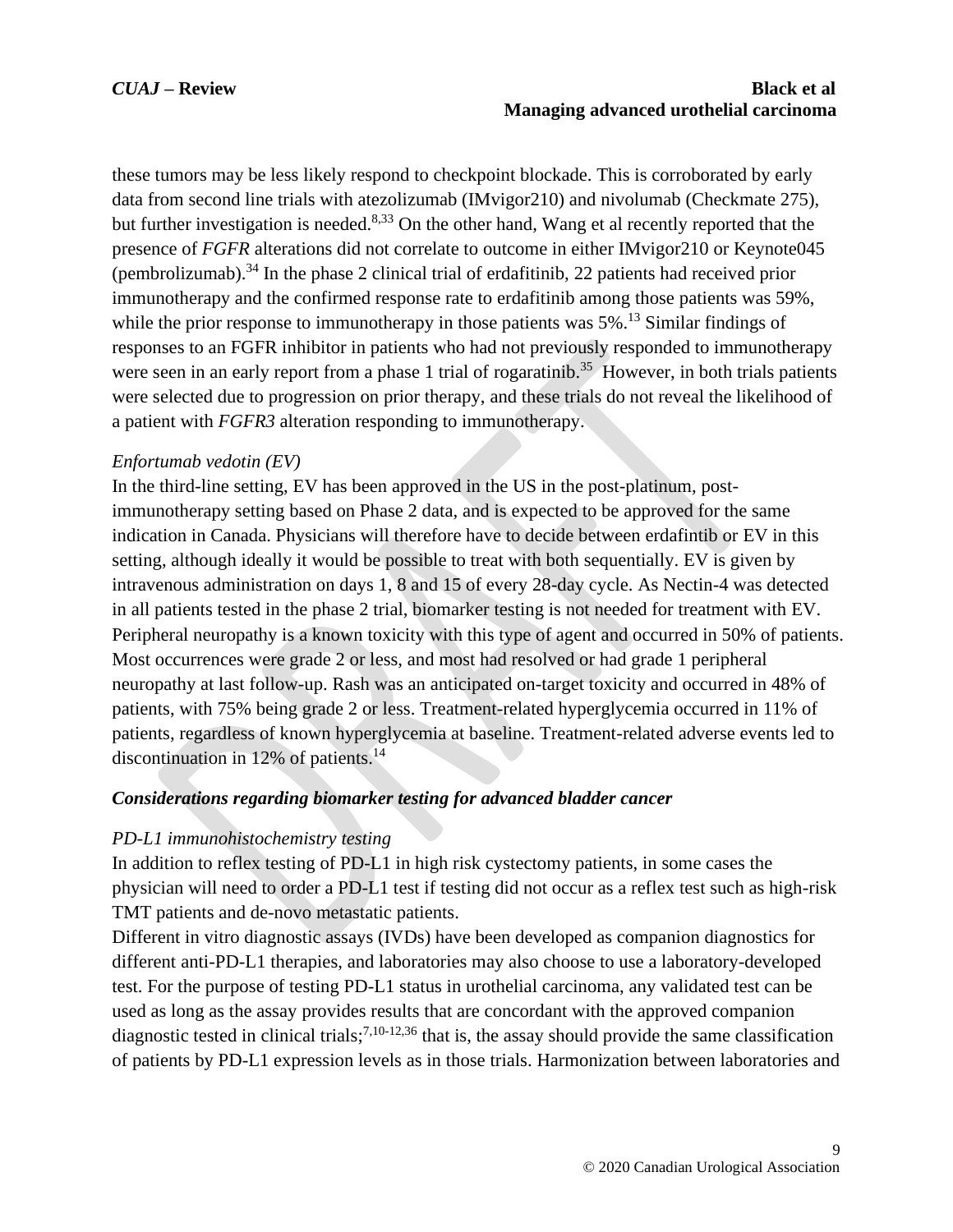standardization of how PD-L1 testing results are reported in urothelial carcinoma will be required.

## *FGFR gene alteration testing*

Testing for *FGFR* gene alterations prior to initiating first-line treatment for advanced urothelial carcinoma will need to be requisitioned by the treating physician. Because prior neoadjuvant therapy may influence diagnostic interpretation and the assessment of risk variables, the requisition should state what prior therapy the patient has had, what other testing has been done, and to whom/where the report should be sent; the latter is important to avoid delays. However, unlike for the PD-L1 IHC assay, the working group recommended against having the *FGFR* gene alteration testing performed on a reflex basis for patients with adverse pathologic features in the cystectomy specimen because, in contrast to immunotherapy, erdafitinib will only be used in the second line, and there is adequate time to test it if ordered at the time of initiating first line therapy. In addition, limited data suggest that *FGFR* gene alterations are stable over time. <sup>37</sup> Later testing will be associated with significant cost savings especially with the higher cost of this type of testing compared to IHC testing for PD-L1 expression. Of all patients receiving first line treatment, approximately 46% will go on to receive second line treatment.<sup>38</sup> A two-week turnaround time between specimen reception at the test center and report signing out was defined as the standard benchmark adequate for *FGFR* gene alteration testing.

*FGFR* gene alteration testing will likely be done by next-generation sequencing (NGS), due to the ability to test multiple genes and mutation types simultaneously on NGS. The test will make use of archived cystectomy specimens if available, and otherwise TUR or biopsy specimens. When sending tissue for *FGFR* gene alteration testing, a representative formalin-fixed paraffin-embedded (FFPE) block is preferred, but unstained slides may also be accepted. Pathologists from the holding lab should request the specimen requirements from the testing lab the samples will be sent to. The working group recommended that in cystectomy specimens the pathologist should designate a block that should be maintained in the pathology lab for all future molecular testing in order to ensure that the tissue is not exhausted for research or other endeavours. In addition, the pathologist can mark the slides that are optimal for molecular testing. The importance of sending tissue quickly when the test is requisitioned should be stressed to the referring lab. *FGFR* gene alteration testing performed on circulating tumour DNA (ctDNA) from plasma samples has potential clinical utility however, due its relatively low sensitivity, it should be reserved for cases in which diagnostic tissue is not available.<sup>39,40</sup>

## *Limitations of this work*

Rapid advances in this therapeutic area will likely lead to the approval of new therapies and potentially new biomarkers, and the algorithm described herein will need to be revisited at regular intervals to incorporate these advances. The timing of biomarker testing as delineated in the algorithm is based on expert opinion only, which may be the cause for some debate. Some of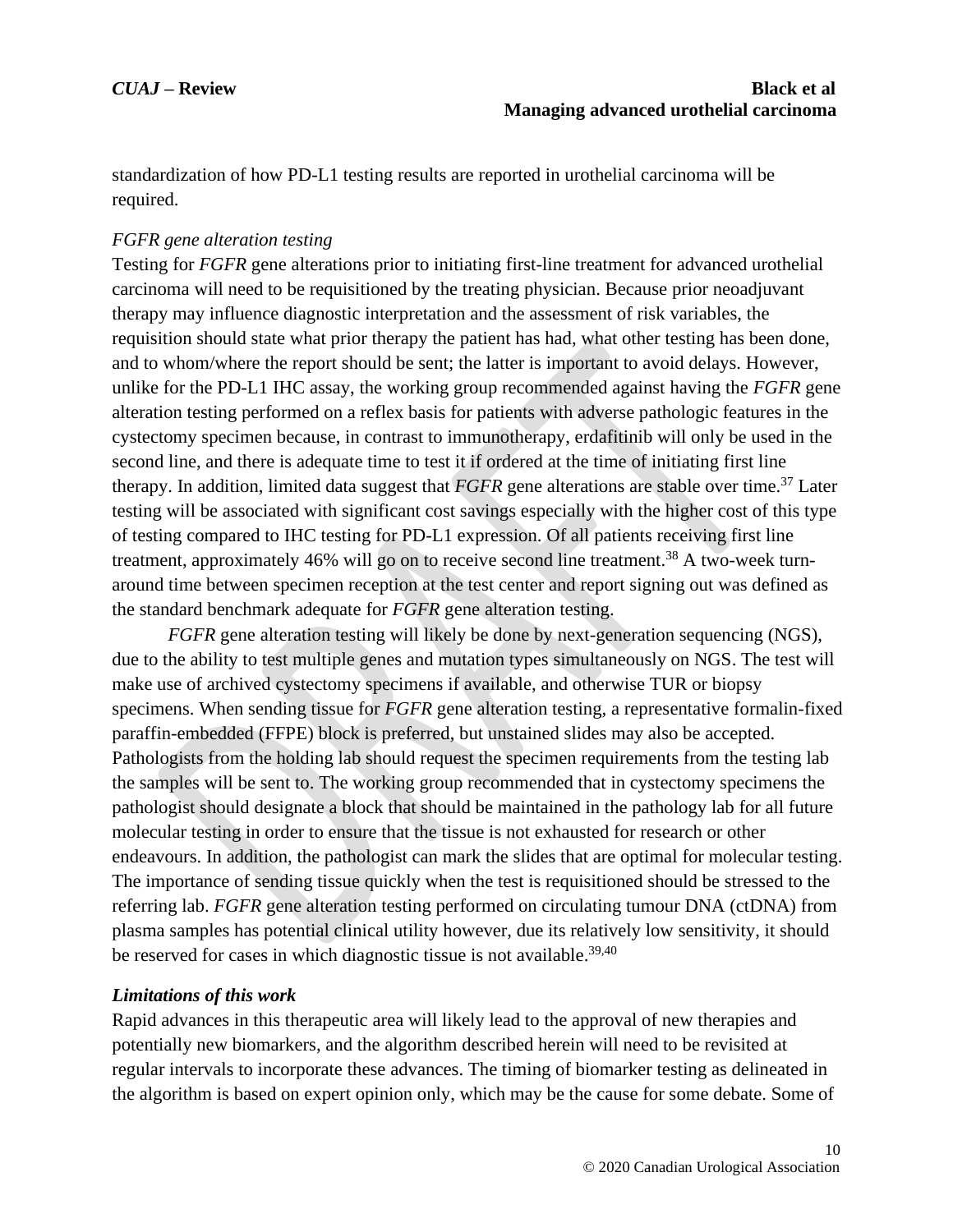the recommended therapies lack high level evidence because they are supported only by single arm trials. We anticipate that the level of evidence supporting the newer therapies and their sequencing in the algorithm will continue to evolve.

## *Future directions in metastatic urothelial carcinoma*

Results of several ongoing phase 2 and phase 3 trials are anticipated over the next few years and these trials will provide additional results to guide the treatment of metastatic urothelial carcinoma. Phase 3 trials of immunotherapy compared to chemotherapy in the first line setting are ongoing (NCT02853305, NCT02807636), as well as phase 3 trials of erdafitinib (NCT03390504) and enfortumab vedotin (NCT03474107). Combination therapies are being investigated, in addition to new agents such as novel FGFR inhibitors and immunotherapies. In addition, research into predictive biomarkers is ongoing. Deficiencies in DNA damage repair genes, tumour mutational burden, and microsatellite instability are examples of biomarkers under investigation to predict response to immune checkpoint inhibitors, and targetable genetic alterations such as EGFR, ERBB2, ERBB3, PIK3CA and RAS have been found as likely oncogenic drivers of subsets of bladder cancers.<sup>41</sup> New therapeutic options and the potential for additional biomarkers to guide patient selection are likely to reshape the treatment landscape for advanced bladder cancer in the near future.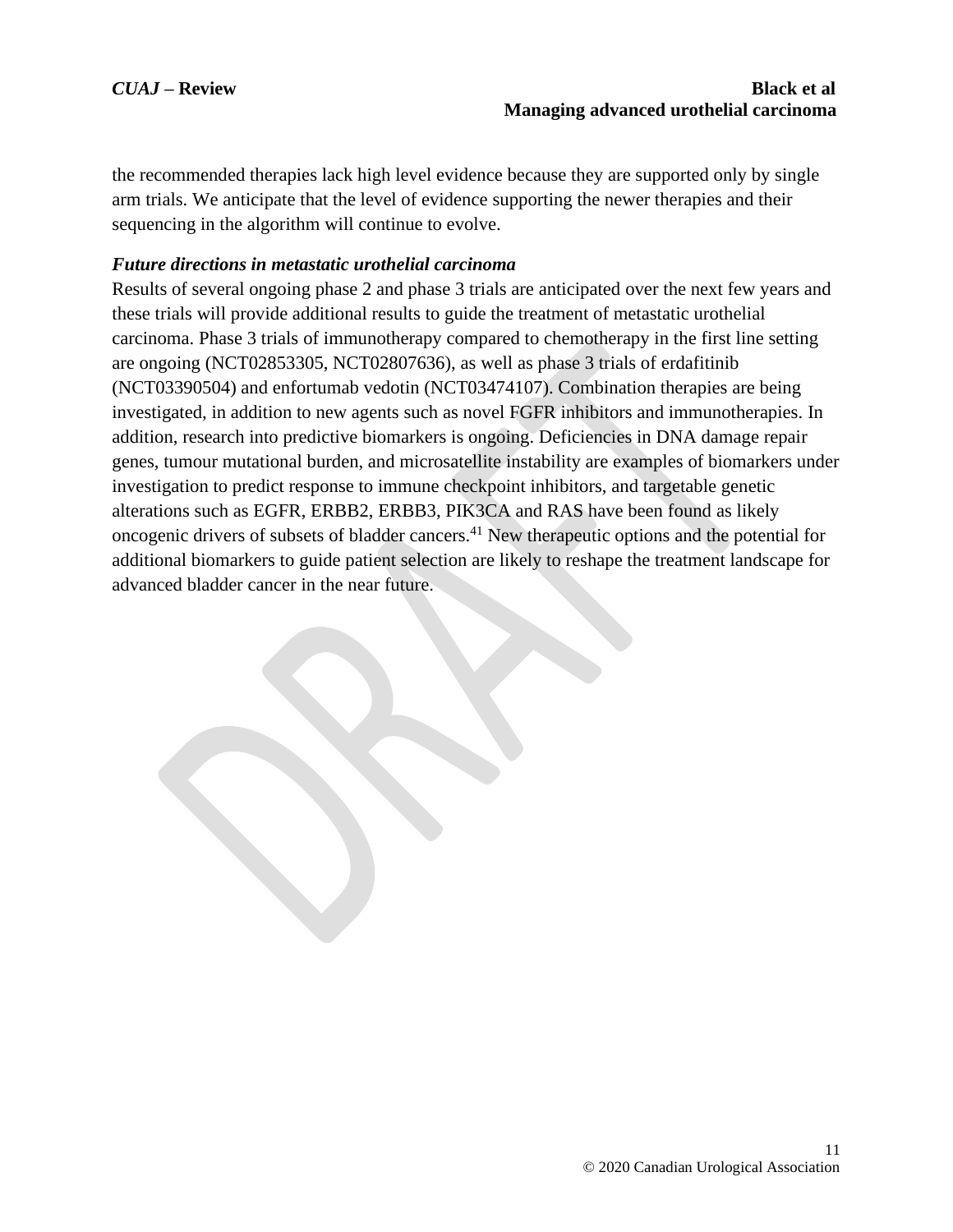## **Summary of key points**

## *Treatment of advanced urothelial carcinoma*

- First-line therapy
	- Gemcitabine  $+$  cisplatin remains the standard treatment (Phase 3 evidence)
	- $G$ emcitabine + Carboplatin can be used in patients deemed unfit for cisplatin
	- Patients ineligible for cisplatin now also have the option of using immunotherapy according to Health Canada criteria (Non-randomized phase 2 evidence)
- Second-line and third-line therapy
	- Immunotherapy is recommended for patients who progressed on prior chemotherapy (Phase 3 evidence).
	- Taxane-based chemotherapy may be used
	- Anti-FGFR therapy may be considered as an alternative in patients with FGFR alterations who progressed on prior chemotherapy or immunotherapy (Phase 2 evidence).
	- Pending Health Canada approval, enfortumab vedotin may be considered in patients who have progressed on prior chemotherapy and immunotherapy (Phase 2 evidence).
- Optimal sequencing of treatment in second-line is not known at this time based on the current data. Clinical judgement should be used to determine the best course of action for an individual patient.

# *Biomarker Testing for advanced urothelial carcinoma*

- PD-L1 expression levels should be performed as a reflex test in patients with adverse pathological features at cystectomy in order to have results available when the patient needs 1L treatment if progression occurs.
- *FGFR* gene alteration testing should be requisitioned/triggered by a patient's initiation of first-line therapy for advanced urothelial carcinoma in order to have results available when the patient needs 2L treatment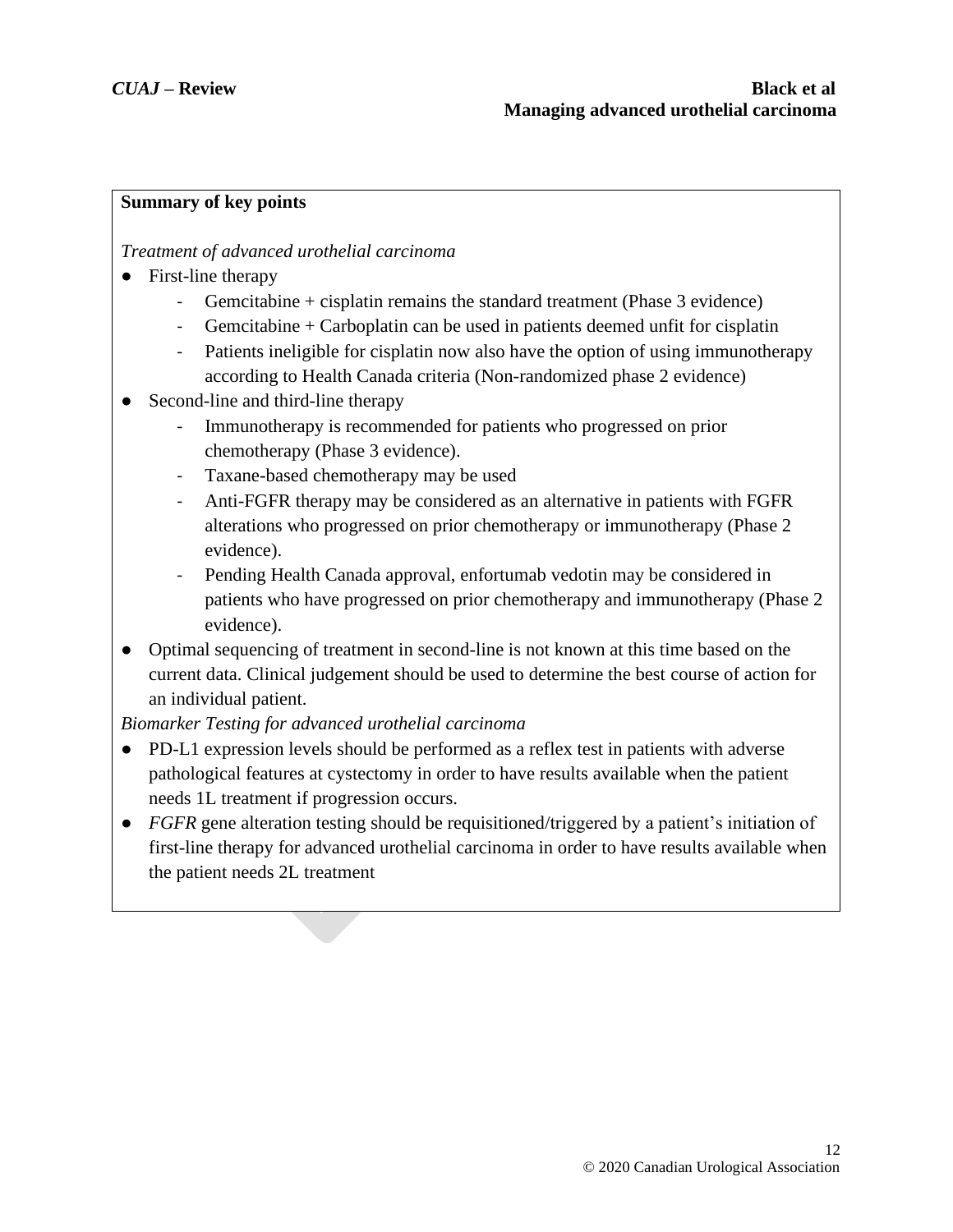## **References**

- 1. Canadian Cancer Statistic Advisory Committee. Canadian Cancer Statistics 2019. Toronto, ON: Canadian Cancer Society; 2019.
- 2. Aragon-Ching JB, Werntz RP, Zietman AL, Steinberg GD. Multidisciplinary Management of Muscle-Invasive Bladder Cancer: Current Challenges and Future Directions. Am Soc Clin Oncol Educ Book 2018;38:307-18.
- 3. Survival Rates for Bladder Cancer. American Cancer Society, 2020. (Accessed February 26, 2020, 2020, at https://www.cancer.org/cancer/bladder-cancer/detection-diagnosisstaging/survival-rates.html.)
- 4. Choueiri TK, Ross RW, Jacobus S, et al. Double-blind, randomized trial of docetaxel plus vandetanib versus docetaxel plus placebo in platinum-pretreated metastatic urothelial cancer. J Clin Oncol 2012;30:507-12.
- 5. Lalani AA, Sonpavde GP. Systemic treatments for metastatic urothelial carcinoma. Expert Opin Pharmacother 2019;20:201-8.
- 6. von der Maase H, Sengelov L, Roberts JT, et al. Long-term survival results of a randomized trial comparing gemcitabine plus cisplatin, with methotrexate, vinblastine, doxorubicin, plus cisplatin in patients with bladder cancer. J Clin Oncol 2005;23:4602-8.
- 7. Balar AV, Castellano D, O'Donnell PH, et al. First-line pembrolizumab in cisplatinineligible patients with locally advanced and unresectable or metastatic urothelial cancer (KEYNOTE-052): a multicentre, single-arm, phase 2 study. Lancet Oncol 2017;18:1483- 92.
- 8. Balar AV, Galsky MD, Rosenberg JE, et al. Atezolizumab as first-line treatment in cisplatin-ineligible patients with locally advanced and metastatic urothelial carcinoma: a single-arm, multicentre, phase 2 trial. Lancet 2017;389:67-76.
- 9. Bellmunt J, de Wit R, Vaughn DJ, et al. Pembrolizumab as Second-Line Therapy for Advanced Urothelial Carcinoma. N Engl J Med 2017;376:1015-26.
- 10. Patel MR, Ellerton J, Infante JR, et al. Avelumab in metastatic urothelial carcinoma after platinum failure (JAVELIN Solid Tumor): pooled results from two expansion cohorts of an open-label, phase 1 trial. Lancet Oncol 2018;19:51-64.
- 11. Powles T, Duran I, van der Heijden MS, et al. Atezolizumab versus chemotherapy in patients with platinum-treated locally advanced or metastatic urothelial carcinoma (IMvigor211): a multicentre, open-label, phase 3 randomised controlled trial. Lancet 2018;391:748-57.
- 12. Powles T, O'Donnell PH, Massard C, et al. Efficacy and Safety of Durvalumab in Locally Advanced or Metastatic Urothelial Carcinoma: Updated Results From a Phase 1/2 Openlabel Study. JAMA Oncol 2017;3:e172411.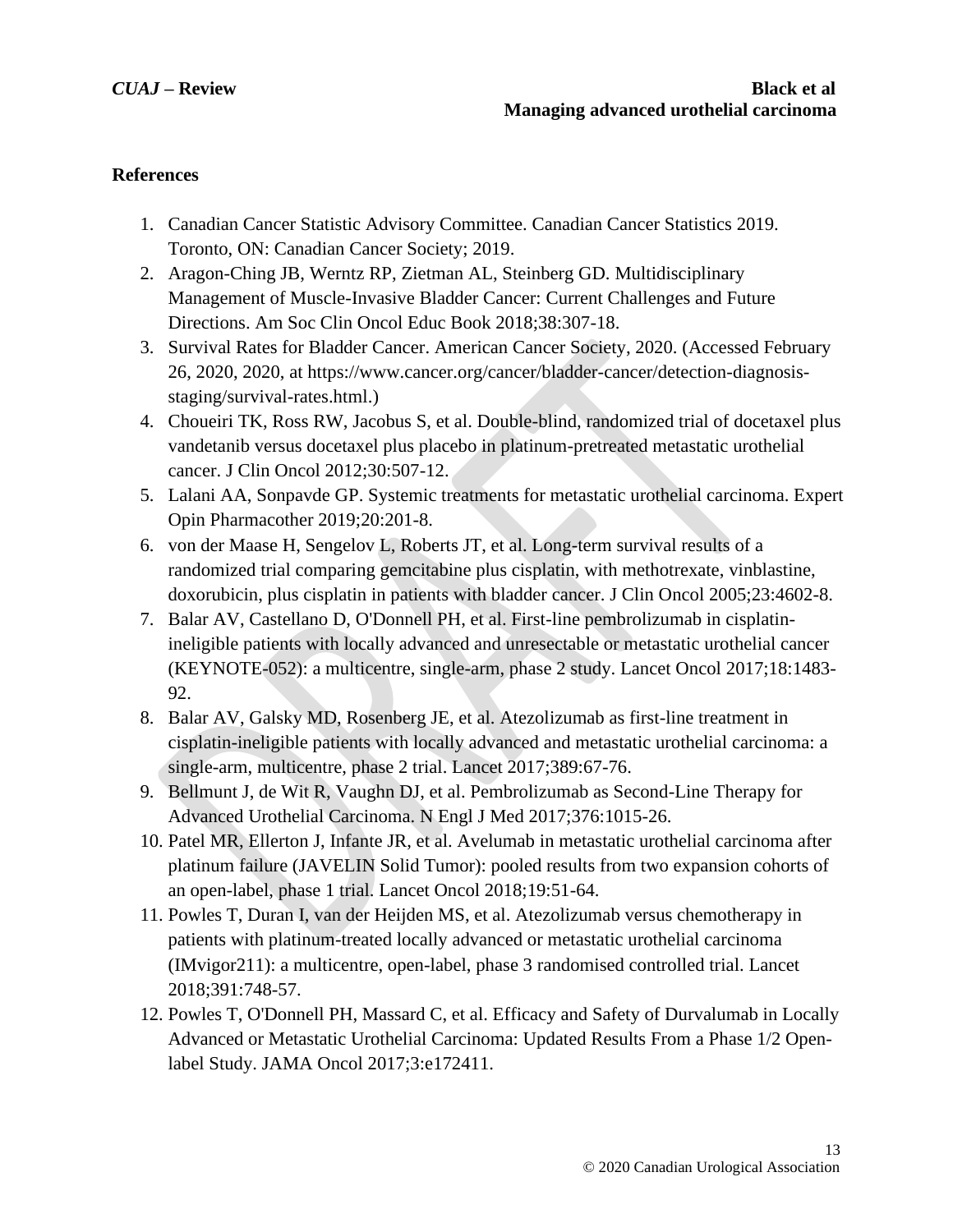- 13. Loriot Y, Necchi A, Park SH, et al. Erdafitinib in Locally Advanced or Metastatic Urothelial Carcinoma. N Engl J Med 2019;381:338-48.
- 14. Rosenberg JE, O'Donnell PH, Balar AV, et al. Pivotal Trial of Enfortumab Vedotin in Urothelial Carcinoma After Platinum and Anti-Programmed Death 1/Programmed Death Ligand 1 Therapy. J Clin Oncol 2019:JCO1901140.
- 15. Karkera JD, Cardona GM, Bell K, et al. Oncogenic Characterization and Pharmacologic Sensitivity of Activating Fibroblast Growth Factor Receptor (FGFR) Genetic Alterations to the Selective FGFR Inhibitor Erdafitinib. Mol Cancer Ther 2017;16:1717-26.
- 16. Perera TPS, Jovcheva E, Mevellec L, et al. Discovery and Pharmacological Characterization of JNJ-42756493 (Erdafitinib), a Functionally Selective Small-Molecule FGFR Family Inhibitor. Mol Cancer Ther 2017;16:1010-20.
- 17. Challita-Eid PM, Satpayev D, Yang P, et al. Enfortumab Vedotin Antibody-Drug Conjugate Targeting Nectin-4 Is a Highly Potent Therapeutic Agent in Multiple Preclinical Cancer Models. Cancer Res 2016;76:3003-13.
- 18. Suzman DL, Agrawal S, Ning YM, et al. FDA Approval Summary: Atezolizumab or Pembrolizumab for the Treatment of Patients with Advanced Urothelial Carcinoma Ineligible for Cisplatin-Containing Chemotherapy. Oncologist 2019;24:563-9.
- 19. Bladder Cancer Diagnosis, Treatment and Follow-up Care Pathway Map. Cancer Care Ontario, 2018. (Accessed August 21, 2019, at https://www.cancercareontario.ca/sites/ccocancercare/files/assets/CCOBladderPathwayM ap.pdf.)
- 20. WHO Handbook for Guideline Development. In: Lauckner M, ed. 2nd ed. Geneva: World Health Organization; 2014.
- 21. Warren M, Kolinsky M, Canil CM, et al. Canadian Urological Association/Genitourinary Medical Oncologists of Canada consensus statement: Management of unresectable locally advanced and metastatic urothelial carcinoma. Can Urol Assoc J 2019:318-27.
- 22. Sharma P, Siefker-Radtke A, de Braud F, et al. Nivolumab Alone and With Ipilimumab in Previously Treated Metastatic Urothelial Carcinoma: CheckMate 032 Nivolumab 1 mg/kg Plus Ipilimumab 3 mg/kg Expansion Cohort Results. J Clin Oncol 2019;37:1608-16.
- 23. Schuler M, Cho BC, Sayehli CM, et al. Rogaratinib in patients with advanced cancers selected by FGFR mRNA expression: a phase 1 dose-escalation and dose-expansion study. Lancet Oncol 2019;20:1454-66.
- 24. Grande E, Galsky MD, Arija JAA, et al. IMvigor130: a phase III study of atezolizumab with or without platinum based chemotherapy in previously untreated metastatic urothelial carcinoma. European Society for Medical Oncology. Barcelona2019.
- 25. Shariat SF, Karakiewicz PI, Palapattu GS, et al. Outcomes of radical cystectomy for transitional cell carcinoma of the bladder: a contemporary series from the Bladder Cancer Research Consortium. J Urol 2006;176:2414-22; discussion 22.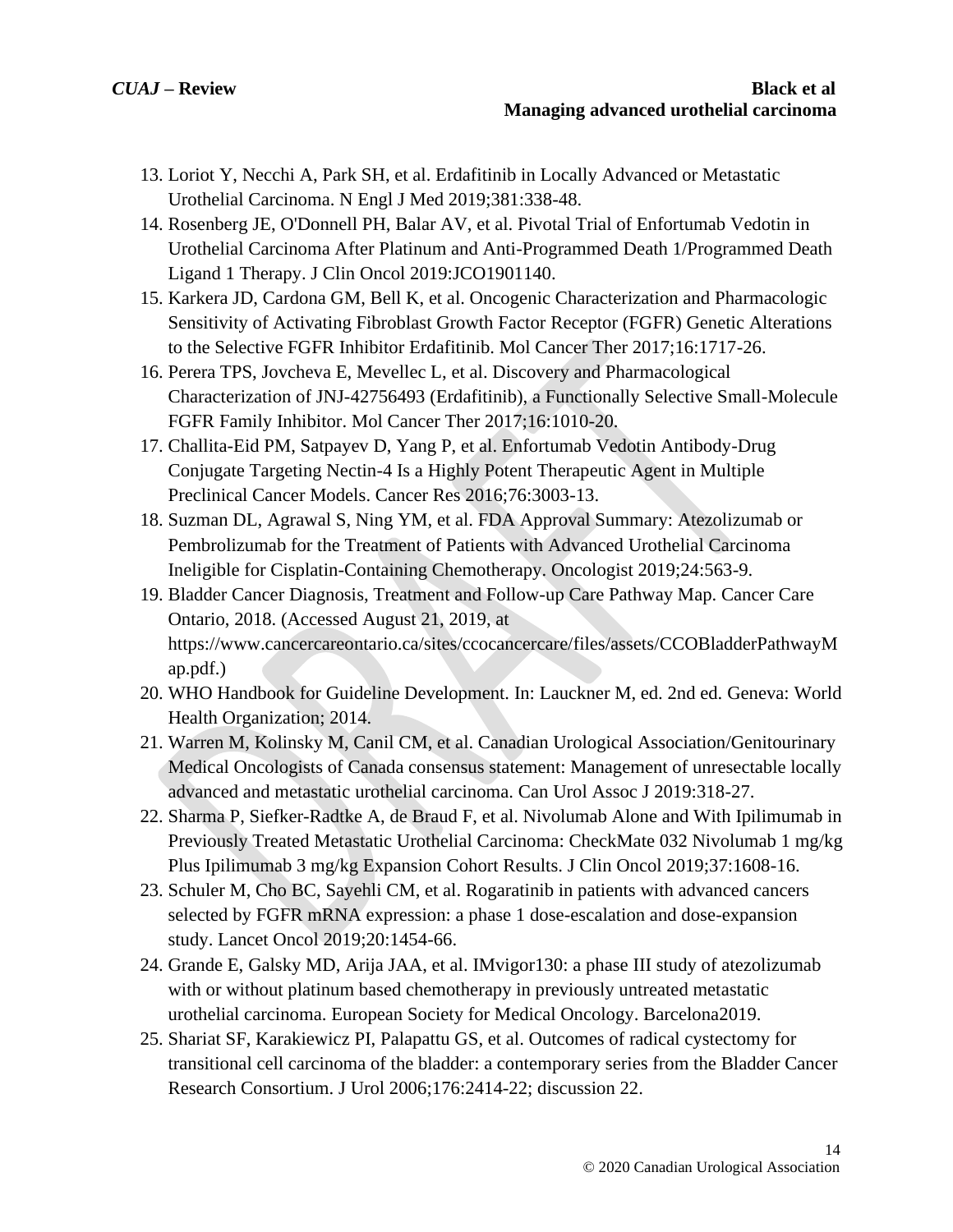- 26. Wettstein MS, Rooprai JK, Pazhepurackel C, et al. Systematic review and meta-analysis on trimodal therapy versus radical cystectomy for muscle-invasive bladder cancer: Does the current quality of evidence justify definitive conclusions? PLoS One 2019;14:e0216255.
- 27. Chang SS, Bochner BH, Chou R, et al. Treatment of Non-Metastatic Muscle-Invasive Bladder Cancer: AUA/ASCO/ASTRO/SUO Guideline. J Urol 2017;198:552-9.
- 28. Melosky B, Blais N, Cheema P, et al. Standardizing biomarker testing for Canadian patients with advanced lung cancer. Curr Oncol 2018;25:73-82.
- 29. Tretiakova M, Fulton R, Kocherginsky M, et al. Concordance study of PD-L1 expression in primary and metastatic bladder carcinomas: comparison of four commonly used antibodies and RNA expression. Mod Pathol 2018;31:623-32.
- 30. Wang H, Agulnik J, Kasymjanova G, et al. The metastatic site does not influence PD-L1 expression in advanced non-small cell lung carcinoma. Lung Cancer 2019;132:36-8.
- 31. Galsky MD, Hahn NM, Rosenberg J, et al. A consensus definition of patients with metastatic urothelial carcinoma who are unfit for cisplatin-based chemotherapy. Lancet Oncol 2011;12:211-4.
- 32. Fradet Y, Bellmunt J, Vaughn DJ, et al. Randomized phase III KEYNOTE-045 trial of pembrolizumab versus paclitaxel, docetaxel, or vinflunine in recurrent advanced urothelial cancer: results of  $> 2$  years of follow-up. Ann Oncol 2019.
- 33. Ohyama C, Kojima T, Kondo T, et al. Nivolumab in patients with unresectable locally advanced or metastatic urothelial carcinoma: CheckMate 275 2-year global and Japanese patient population analyses. Int J Clin Oncol 2019.
- 34. Wang L, Gong Y, Saci A, et al. Fibroblast Growth Factor Receptor 3 Alterations and Response to PD-1/PD-L1 Blockade in Patients with Metastatic Urothelial Cancer. Eur Urol 2019;76:599-603.
- 35. Joerger M, Cassier PA, Penel N, et al. Rogaratinib in patients with advanced urothelial carcinomas prescreened for tumor FGFR mRNA expression and effects of mutations in the FGFR signaling pathway. J Clin Oncol 2018;36:4513-.
- 36. Bellmunt J, Powles T, Vogelzang NJ. A review on the evolution of PD-1/PD-L1 immunotherapy for bladder cancer: The future is now. Cancer Treat Rev 2017;54:58-67.
- 37. Turo R, Harnden P, Thygesen H, et al. FGFR3 expression in primary invasive bladder cancers and matched lymph node metastases. J Urol 2015;193:325-30.
- 38. Kamat AM, Cao X, He J, Zhong Y, Shah AY, Flannery K. Costs of Care for Patients Receiving Chemotherapy for Advanced Bladder Cancer. Journal Clin Pathways 2017;3:63-70.
- 39. Santiago-Walker A, Moy C, Cherkas Y, et al. Analysis of FGFR alterations from circulating tumor DNA (ctDNA) and Tissue in a phase II trial of erdafitinib in urothelial carcinoma (UC). J Clin Oncol 2019;37:420.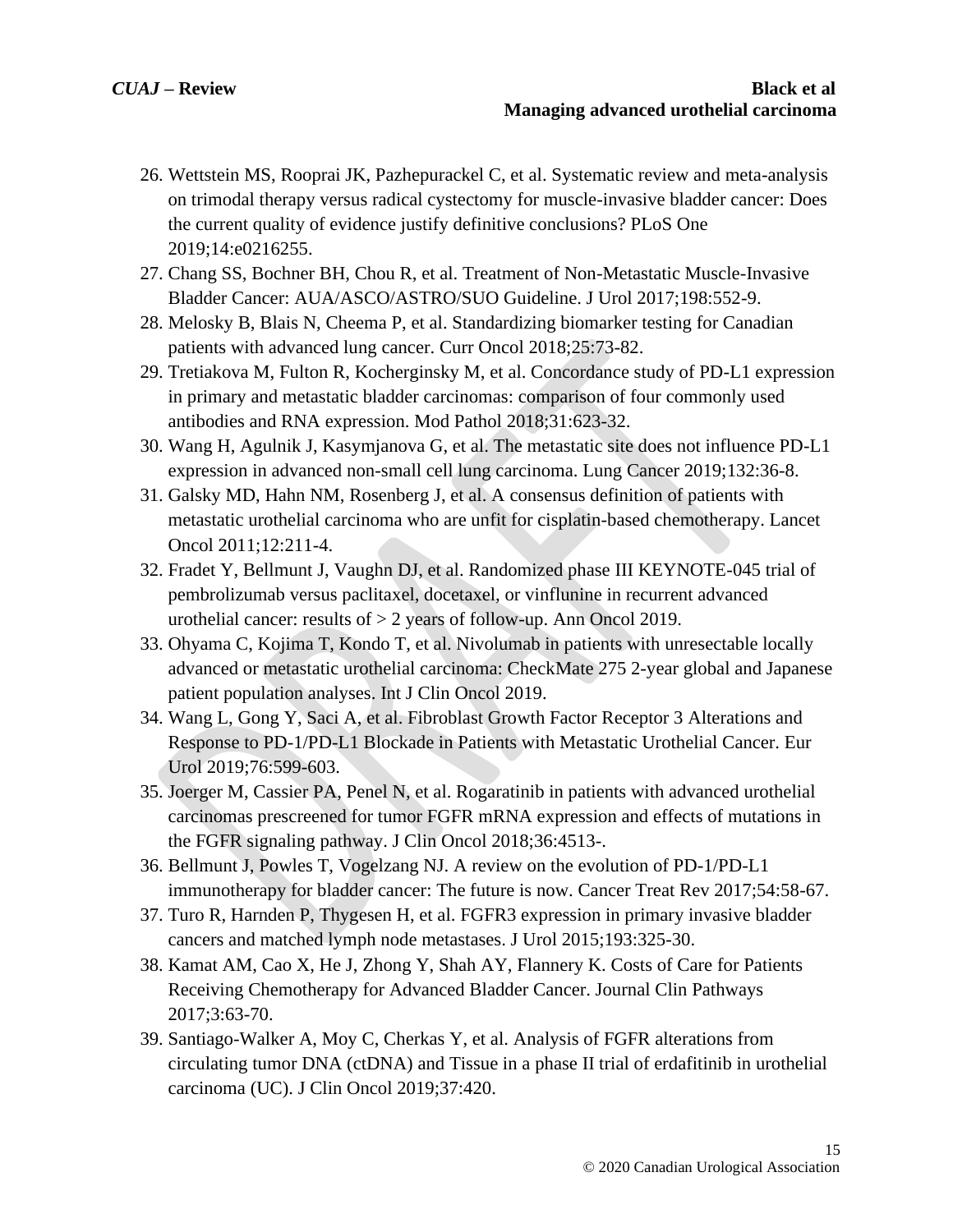- 40. Tan MP, Attard G, Huddart RA. Circulating Tumour DNA in Muscle-Invasive Bladder Cancer. Int J Mol Sci 2018;19.
- 41. Yoshida T, Kates M, Fujita K, Bivalacqua TJ, McConkey DJ. Predictive biomarkers for drug response in bladder cancer. Int J Urol 2019;26:1044-53.
- 42. AstraZeneca Canada Inc. Product Monograph: Imfinzi. AstraZeneca CAnada Inc; 2019.
- 43. EMD Serono. Product Monograph: Bavencio. EMD Inc; 2019.
- 44. Hoffman-La Roche Limited. Product Monograph: Tecentriq. Hoffman-La Roche Limited; 2019.
- 45. Merck Canada. Product Monograph: Keytruda. Merck Sharp & Dohme Inc; 2019.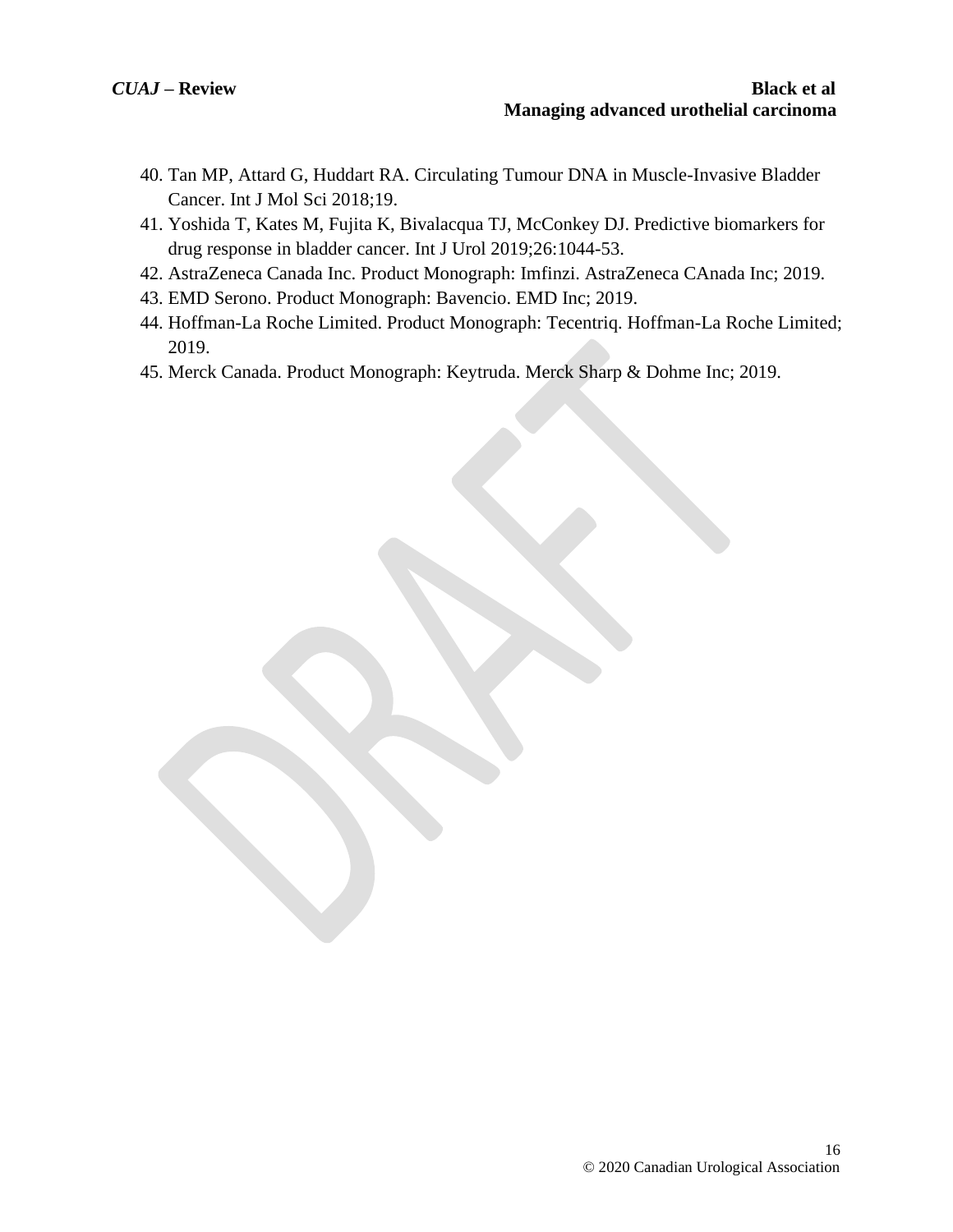#### **Figures and Tables**





# If patients are fit for cisplatin-based neoadjuvant chemotherapy. \*Adverse pathological features include lymph node metastases, lymphovascular invasion, positive surgical margins, pathological T3/T4, consider for patients T2. † Followup imaging and lab studies at 3, 6, 12, 18, 24, 36, 48 and 60 months. Imaging modalities, frequency is dependent upon pathological stage. Followup after 5 years without recurrence depends on shared decision making between the specialist and patient. 19

<sup>‡</sup>Approved for 1L. <sup>§</sup>Approved for 2L. <sup>◆</sup>Enfortumab vedotin anticipated approval is for postchemo/post IO therapy. BCG: bacillus Calmette-Guerin; FGFR: fibroblast growth factor receptor; IHC: immunohistochemistry; IO: immuno-oncology; MIBC: muscle-invasive bladder cancer; PD-L1: programmed death ligand 1; TUR: transurethral resection.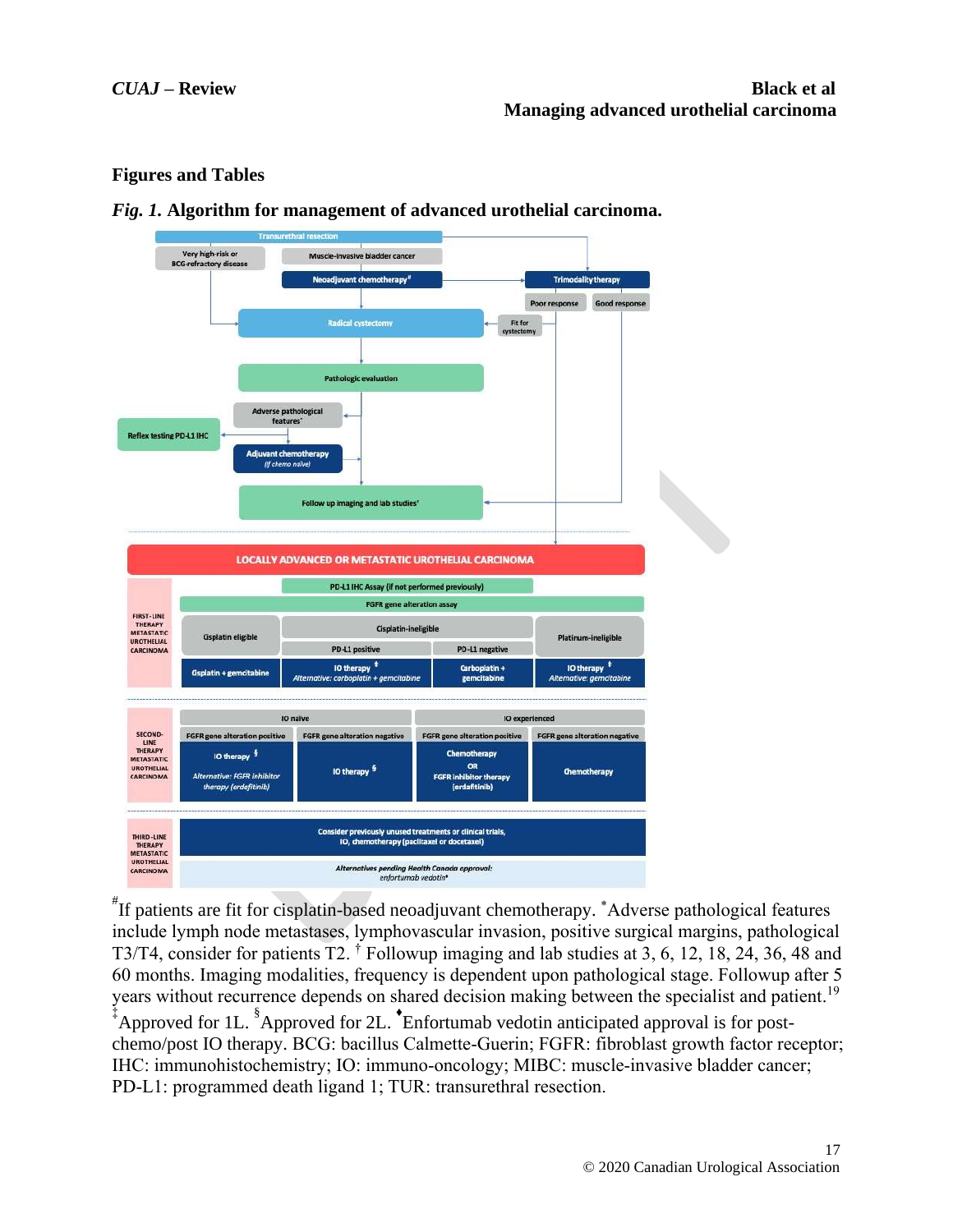| Table 1. New first line treatments for advanced urothelial carcinoma in the cisplatin - |                                                             |                            |                             |                               |                                      |                                                            |  |
|-----------------------------------------------------------------------------------------|-------------------------------------------------------------|----------------------------|-----------------------------|-------------------------------|--------------------------------------|------------------------------------------------------------|--|
| ineligible setting                                                                      |                                                             |                            |                             |                               |                                      |                                                            |  |
| Drug name                                                                               | <b>Study</b><br>design                                      | <b>Overall</b><br>survival | <b>Median</b><br><b>PFS</b> | Objective<br>response<br>rate | <b>Median</b><br>time to<br>response | <b>Median</b><br>duration<br>of                            |  |
|                                                                                         |                                                             |                            |                             |                               |                                      | response                                                   |  |
| Pembrolizumab<br>KEYNOTE-052                                                            | Single-arm,<br>multicenter<br>phase 2<br>study <sup>7</sup> | 67% at 6<br>months         | 30% at 6<br>months          | 24%                           | 2.0<br>months                        | <b>Not</b><br>reached<br>(median)<br>followup<br>5 months) |  |
| Atezolizumab                                                                            | Single-arm,                                                 | Median:                    | 2.7                         | 23%                           | 2.1                                  | <b>Not</b>                                                 |  |
| <b>IMvigor 210</b>                                                                      | multicenter                                                 | 15.9                       | months                      |                               | months                               | reached                                                    |  |
| Cohort 1                                                                                | phase 2                                                     | months                     |                             |                               |                                      | (median                                                    |  |
|                                                                                         | study $8$                                                   |                            |                             |                               |                                      | followup                                                   |  |
|                                                                                         |                                                             |                            |                             |                               |                                      | 17.2                                                       |  |
|                                                                                         |                                                             |                            |                             |                               |                                      | months)                                                    |  |

PFS: progression-free survival.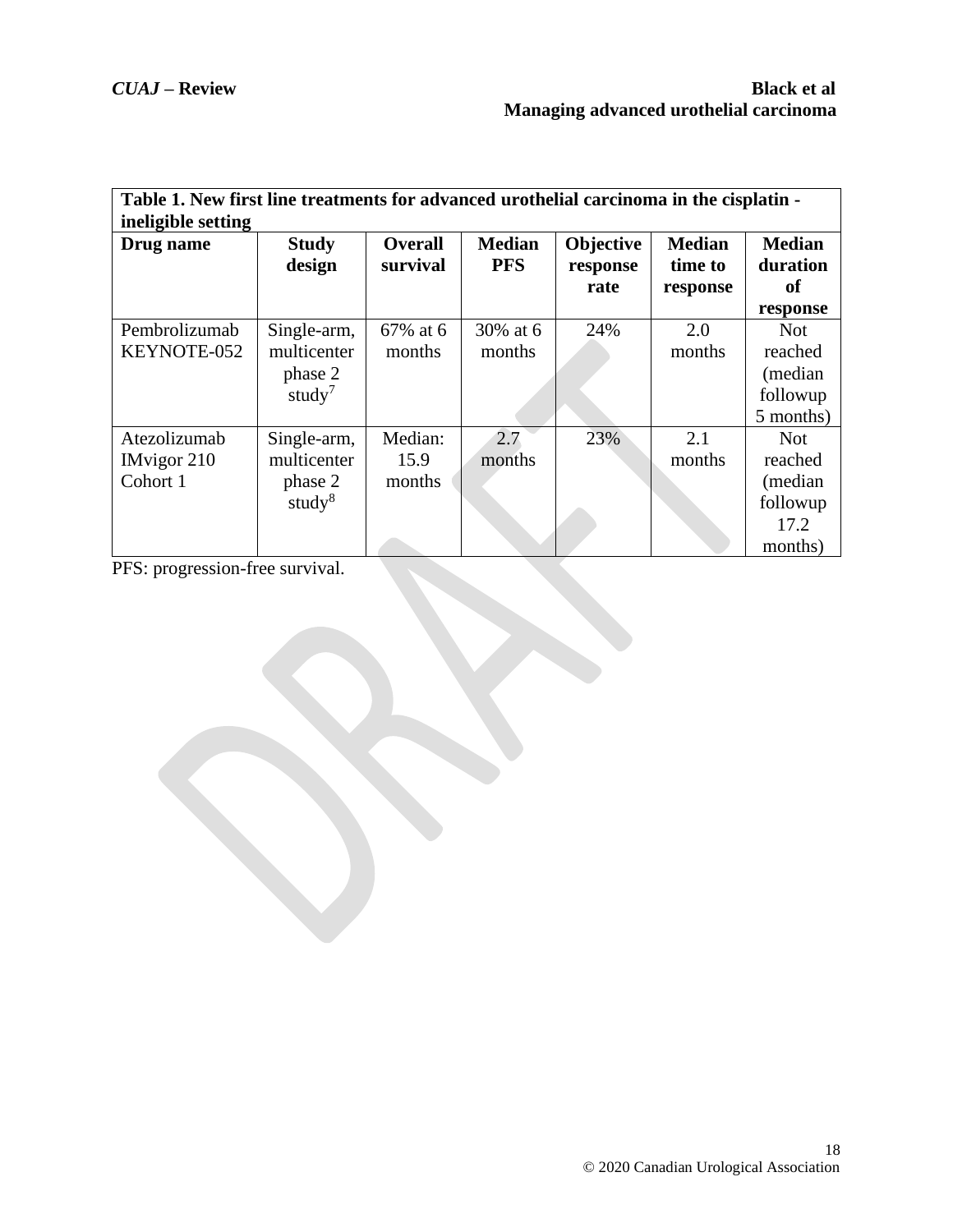| Table 2. New Health Canada approved second-line treatments for metastatic urothelial |                        |               |               |           |               |                 |  |
|--------------------------------------------------------------------------------------|------------------------|---------------|---------------|-----------|---------------|-----------------|--|
| carcinoma                                                                            |                        |               |               |           |               |                 |  |
| Drug name                                                                            | <b>Study</b>           | <b>Median</b> | <b>Median</b> | Objective | <b>Median</b> | <b>Median</b>   |  |
|                                                                                      | design                 | overall       | <b>PFS</b>    | response  | time to       | duration        |  |
|                                                                                      |                        | survival      |               | rate      | respons       | <b>of</b>       |  |
|                                                                                      |                        |               |               |           | e             | response        |  |
| Pembrolizumab                                                                        | Randomized,            | 10.3          | 2.1           | 21.1%     | 2.1           | <b>Not</b>      |  |
|                                                                                      | open-label,            | months        | months        |           | months        | reached         |  |
|                                                                                      | international          |               |               |           |               | (median         |  |
|                                                                                      | phase 3                |               |               |           |               | followup        |  |
|                                                                                      | study $9$              |               |               |           |               | 14.1            |  |
|                                                                                      |                        |               |               |           |               | months)         |  |
| Atezolizumab                                                                         | Randomized,            | 39.2% at      | 2.1           | 13.4%     | <b>Not</b>    | 21.7            |  |
|                                                                                      | open-label,            | 12            | months        |           | reported      | months          |  |
|                                                                                      | multicenter            | months        |               |           |               |                 |  |
|                                                                                      | phase 3                |               |               |           |               |                 |  |
|                                                                                      | study $^{11}$          |               |               |           |               |                 |  |
| Avelumab                                                                             | Open label,            | 6.5           | 1.4           | 17%       | 11.4          | <b>Not</b>      |  |
|                                                                                      | single-arm,            | months        | months        |           | weeks         | reached         |  |
|                                                                                      | multicenter            |               |               |           |               | (median         |  |
|                                                                                      | dose-                  |               |               |           |               | followup        |  |
|                                                                                      | escalation             |               |               |           |               | 9.9             |  |
|                                                                                      | phase 1                |               |               |           |               | months)         |  |
|                                                                                      | trial <sup>10</sup>    |               |               |           |               |                 |  |
| Durvalumab                                                                           | Open-label,            | 18.2          | 1.5           | 17.8%     | 1.4           | <b>Not</b>      |  |
|                                                                                      | single-arm             | months        | months        |           | months        | reached         |  |
|                                                                                      | phase 1/2              |               |               |           |               | (median         |  |
|                                                                                      | study $12$             |               |               |           |               | followup<br>5.8 |  |
|                                                                                      |                        |               |               |           |               |                 |  |
| Erdafitinib                                                                          | Two-arm <sup>*</sup> , | 13.8          | 5.5           | 40%       | 1.4           | months)<br>5.6  |  |
|                                                                                      | multicenter,           | months        | months        |           | months        | months          |  |
|                                                                                      | open-label             |               |               |           |               |                 |  |
|                                                                                      | phase 2                |               |               |           |               |                 |  |
|                                                                                      | study $13$             |               |               |           |               |                 |  |
|                                                                                      |                        |               |               |           |               |                 |  |

\*Each arm used a different dosing and administration schedule. PFS: progression-free survival.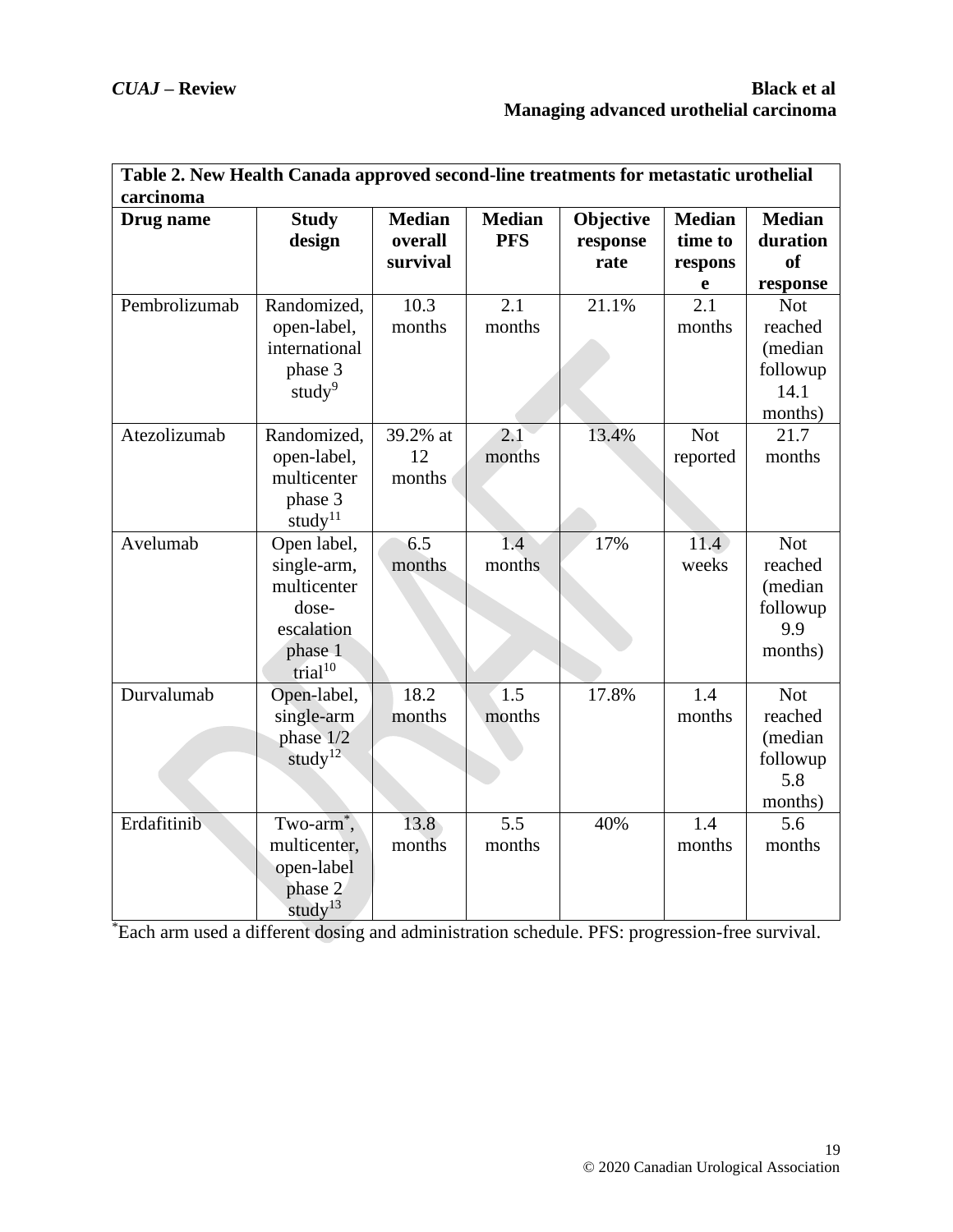| Table 3. Emerging third-line treatments under evaluation for advanced urothelial carcinoma |                                                                                         |                                                                                                                                                                                            |                                      |                             |                               |                                      |                                          |
|--------------------------------------------------------------------------------------------|-----------------------------------------------------------------------------------------|--------------------------------------------------------------------------------------------------------------------------------------------------------------------------------------------|--------------------------------------|-----------------------------|-------------------------------|--------------------------------------|------------------------------------------|
| Drug name                                                                                  | <b>Study</b><br>design                                                                  | <b>Patient</b><br>population                                                                                                                                                               | <b>Median</b><br>overall<br>survival | <b>Median</b><br><b>PFS</b> | Objective<br>response<br>rate | <b>Median</b><br>time to<br>response | <b>Median</b><br>duration of<br>response |
| Enfortumab<br>vedotin<br>EV-201                                                            | Single-arm,<br>open-label,<br>multi-<br>cohort,<br>phase 2<br>multicenter<br>study $14$ | Patients with<br>locally<br>advanced or<br>metastatic<br>urothelial<br>cancer who<br>previously<br>received a CPI<br>and previously<br>received<br>platinum-<br>containing<br>chemotherapy | 11.7<br>months                       | 5.8 months                  | 44%                           | 1.8 months                           | 7.6 months                               |

PFS: progression-free survival.